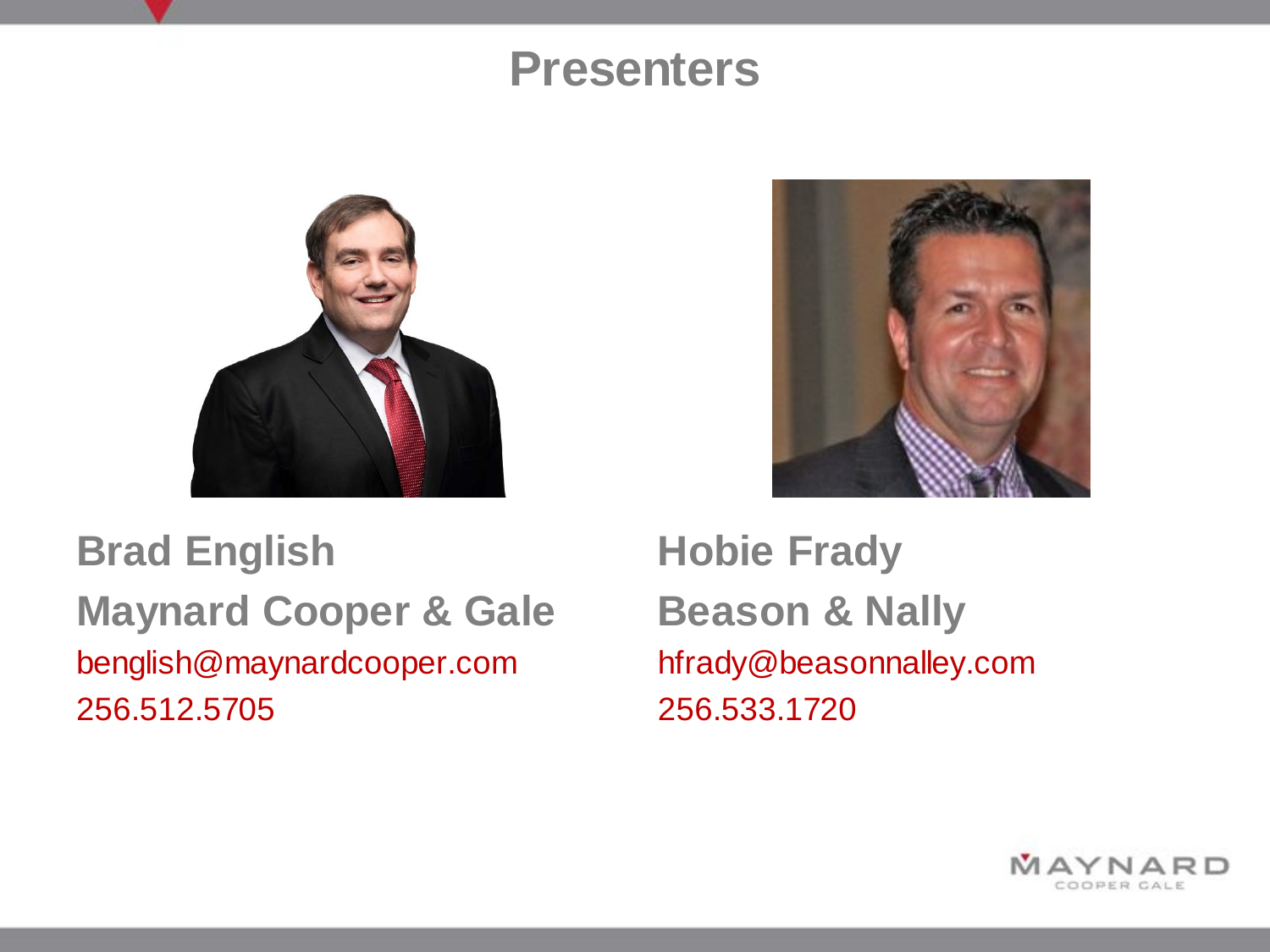# **Preserve Your Right to Obtain an Equitable Adjustment: Practical Legal and Accounting Advice**

**Brad English & Hobie Frady**



MAYNARDCOOPER.COM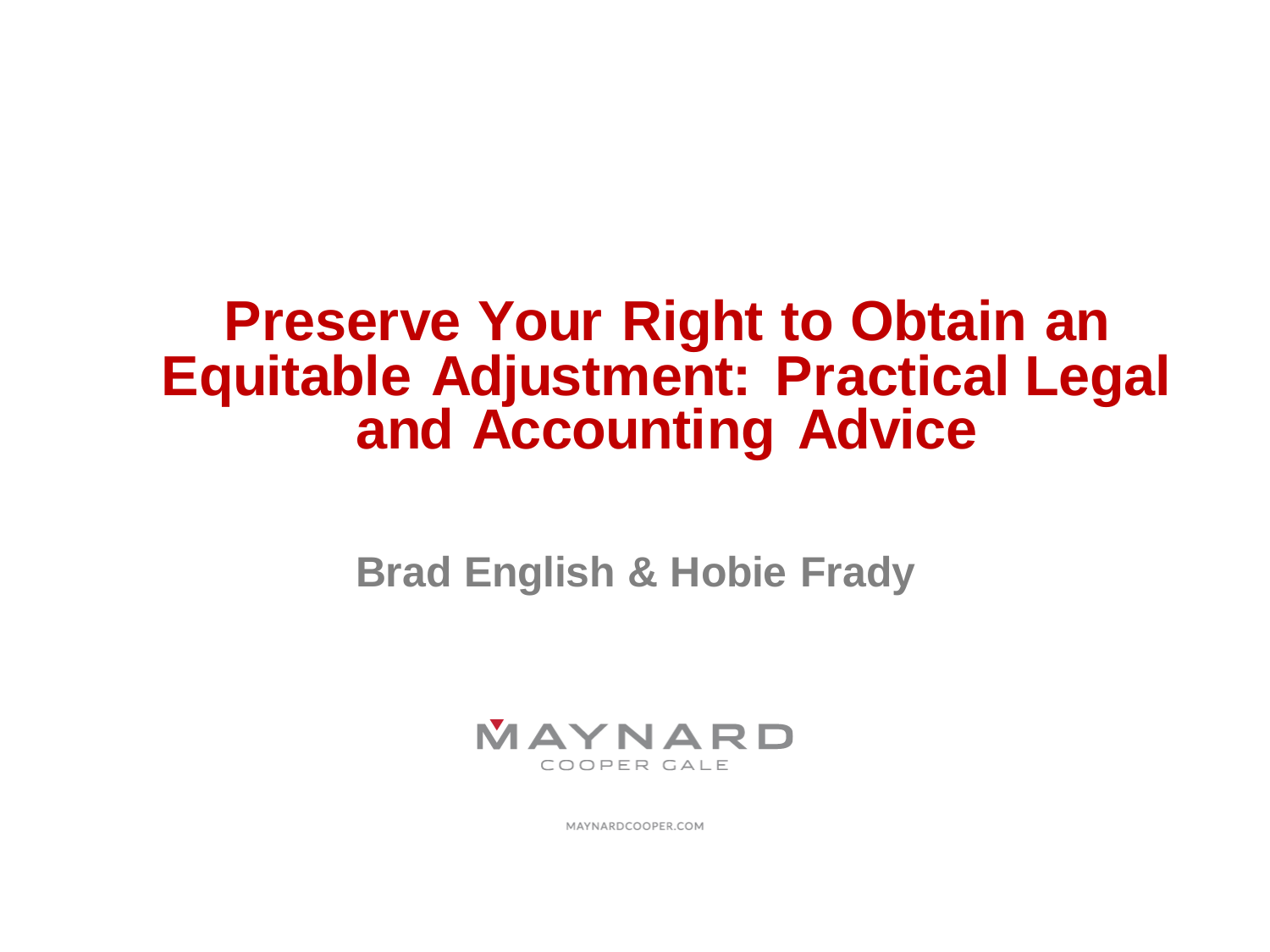# **What We Will Discuss**

- ▼**What is a change**
- ▼**Types of changes**
- ▼**Formal changes**
- ▼**Constructive changes**
- ▼**Authority, Notice, and Duty to Proceed**
- ▼**Cardinal Changes**
- ▼**Quantum**
- ▼**Claims certification and appeals**

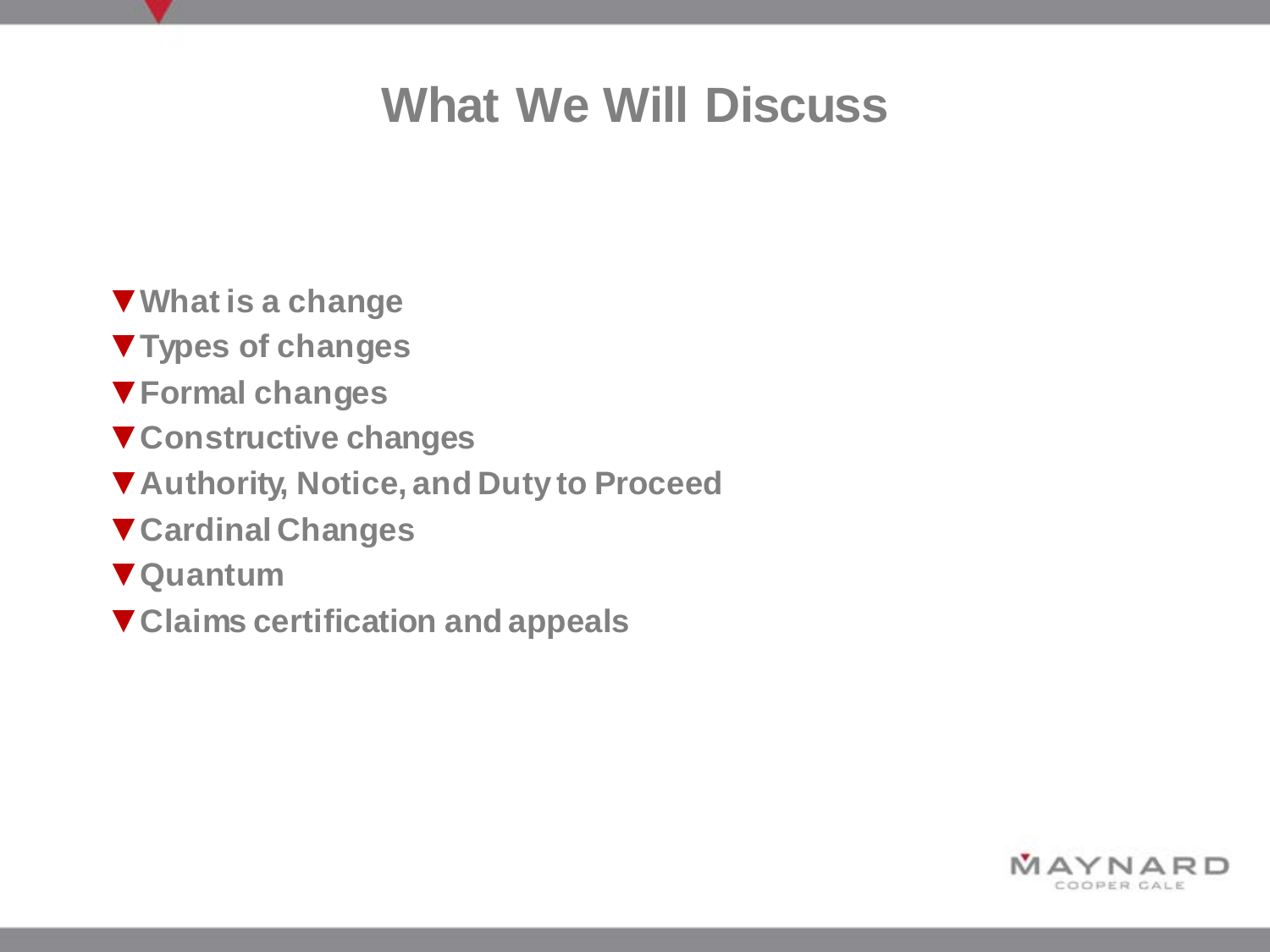# **What is a Change?**

▼**Any addition, subtraction, or modification of the work required under a contract made during performance**

▼**FAR Part 43:** 

- ▼ **Government contracts contain a changes clause that permits the contracting officer to make unilateral changes, in designated areas, within the general scope of the contract.**
- ▼ **A bilateral modification is a contract modification that is signed by the contractor and the contracting officer that is used to make negotiated equitable adjustments….**
- ▼**Two types – formal and constructive**

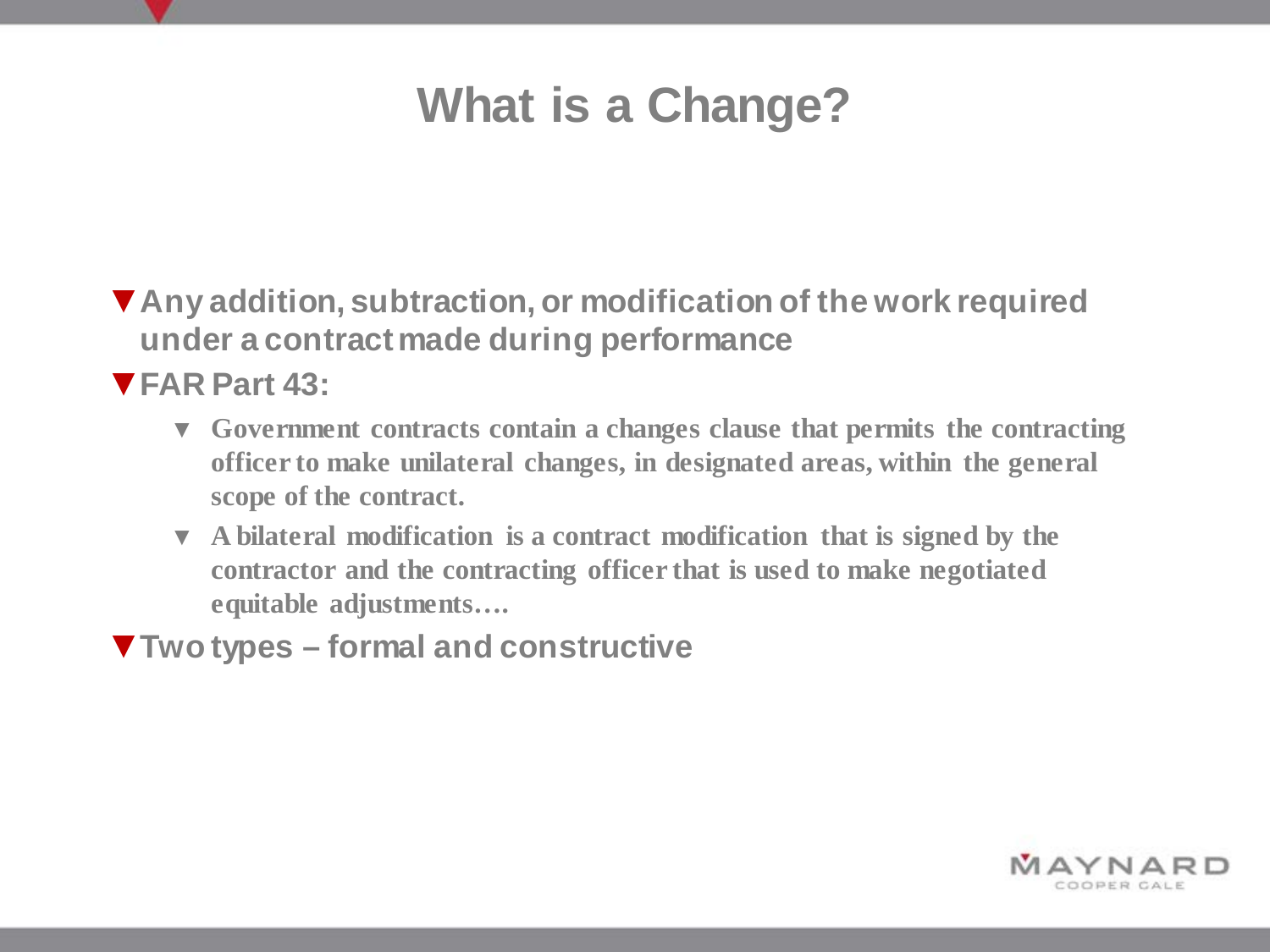# **Government Official Authority to Change the Contract is Limited**

- ▼**The contracting officer, acting within scope of authority, is the only person with** *actual* **authority to change the contract.**
	- ▼ **Executes formal change**
	- **Acts in a manner to cause the contractor to believe a change has occurred**
	- ▼ **Directs contractor to perform work that should be a change**
- ▼**APPARENT AUTHORITY NOT VALID IN GOVERNMENT CONTRACTS**
	- You may not get paid to do work that has not been approved by the KO.
	- **Exceptions implied authority, ratification, equitable estoppel**

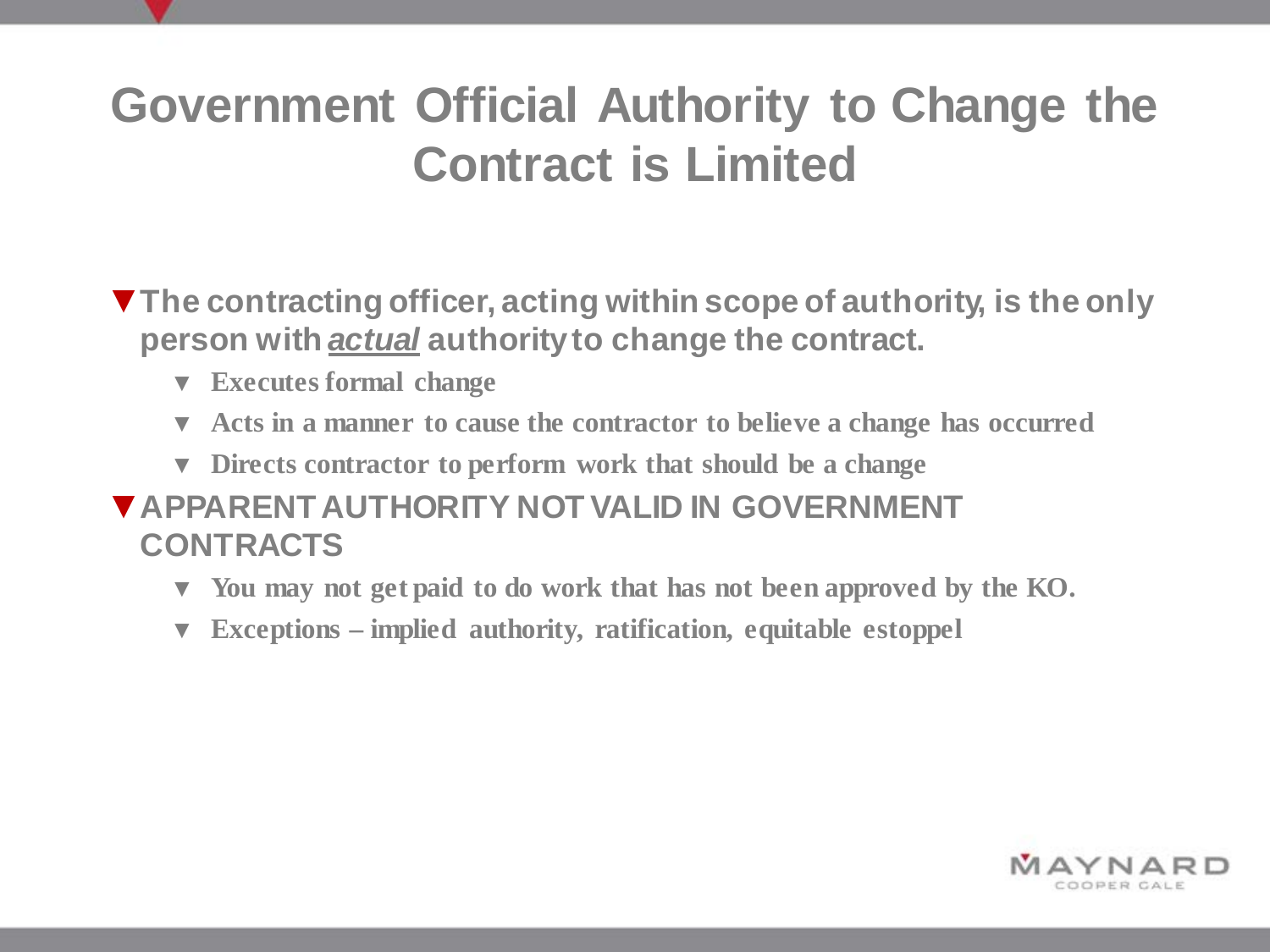### **Formal Changes**

- ▼**Change executed in writing**
- ▼**Can be unilateral or bilateral**
	- ▼ **Changes clause allows KO to make some changes without contractor approval**
- ▼**Need to look to correct contract clause to determine contractor rights**
- ▼**It is the contractor's responsibility to determine whether a change has occurred and to take proper action**

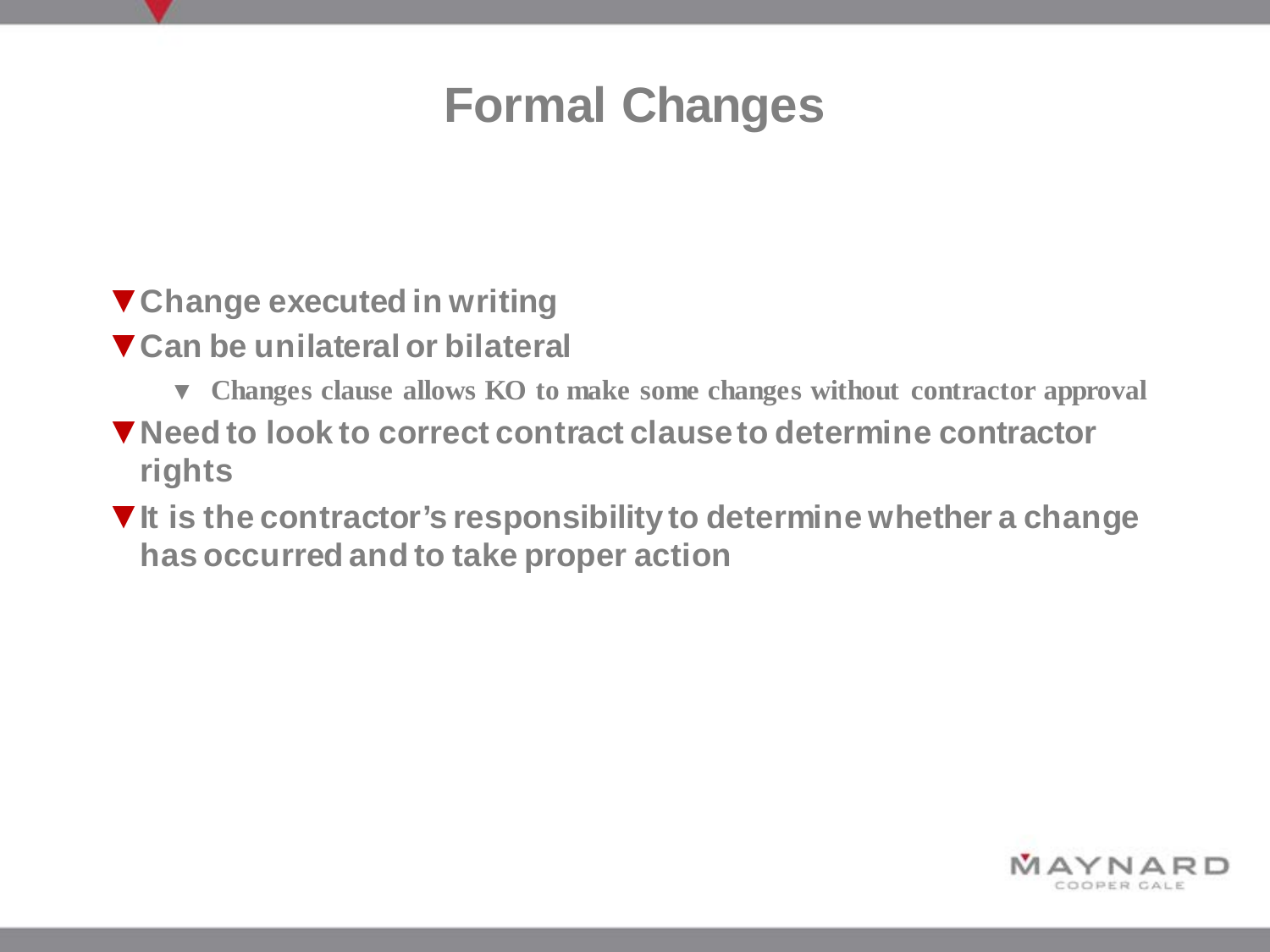## **Which Changes Clause Applies?**

- ▼**52.243-1: Fixed Price contracts for supplies**
- ▼**52.243-1 Alternate 1: Fixed Price contracts for services**
- ▼**52.243-2: Cost Reimbursement contracts for supplies**
- ▼**52.243-2 Alternate 1: Cost Reimbursement contracts for services**
- ▼**52.243-3: T&M contracts**
- ▼**52.243-4: Construction contracts**
- ▼**52.243-6: R&D contracts**
- ▼**52.212-4: Commercial Items contracts**
- ▼**All of these contain subtle, but important, differences**

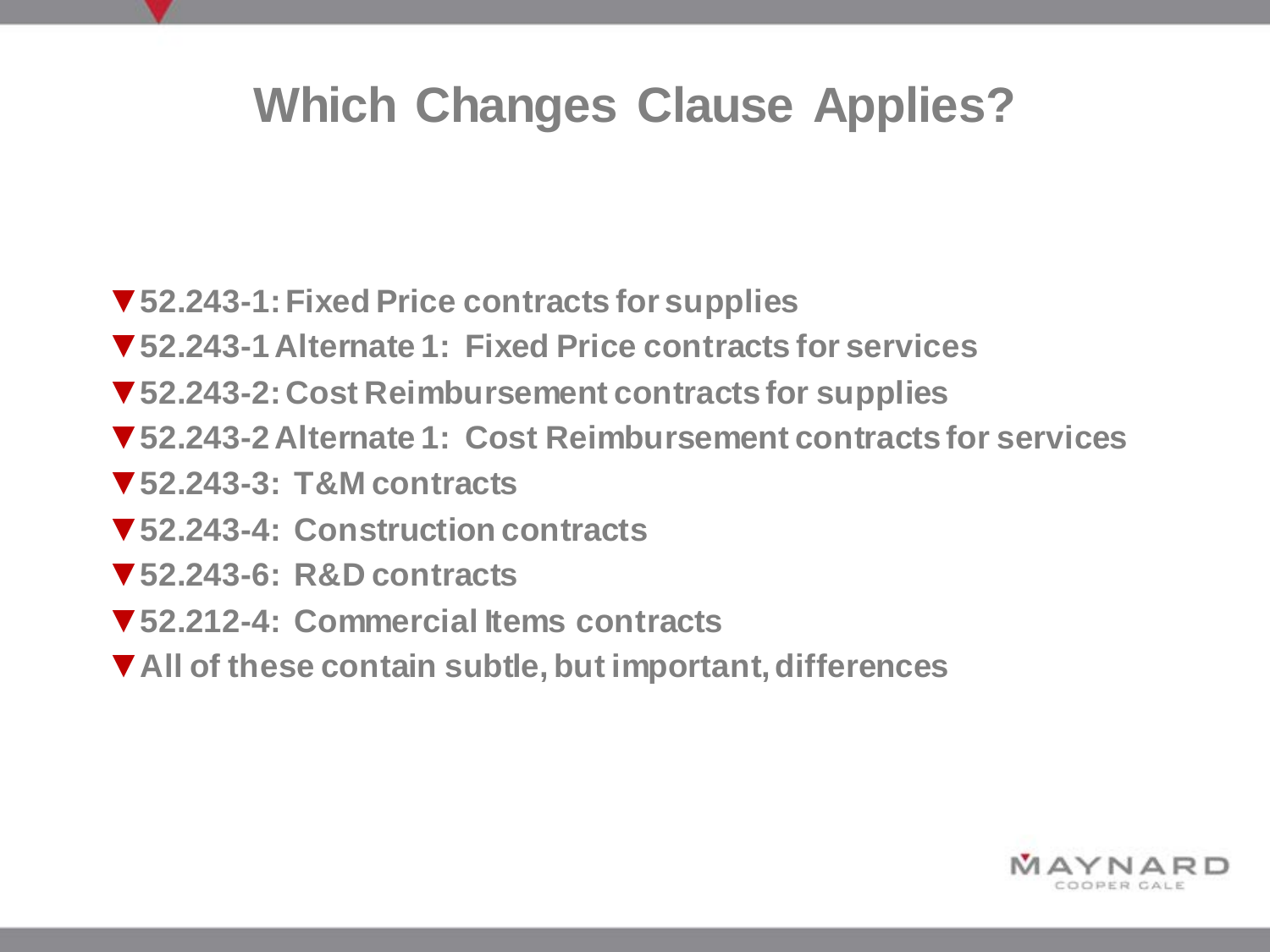#### **The Government can mandate Changes…**

- ▼**52.243-1(a): The Contracting Officer may at any time, by written order, and without notice to the sureties, if any, make changes within the general scope of this contract in any one or more of the following:**
	- ▼ **Drawings, designs, or specifications when the supplies to be furnished are to be specially manufactured for the Government in accordance with the drawings, designs, or specifications.**
	- ▼ **Method of shipment or packing.**
	- ▼ **Place of delivery.**

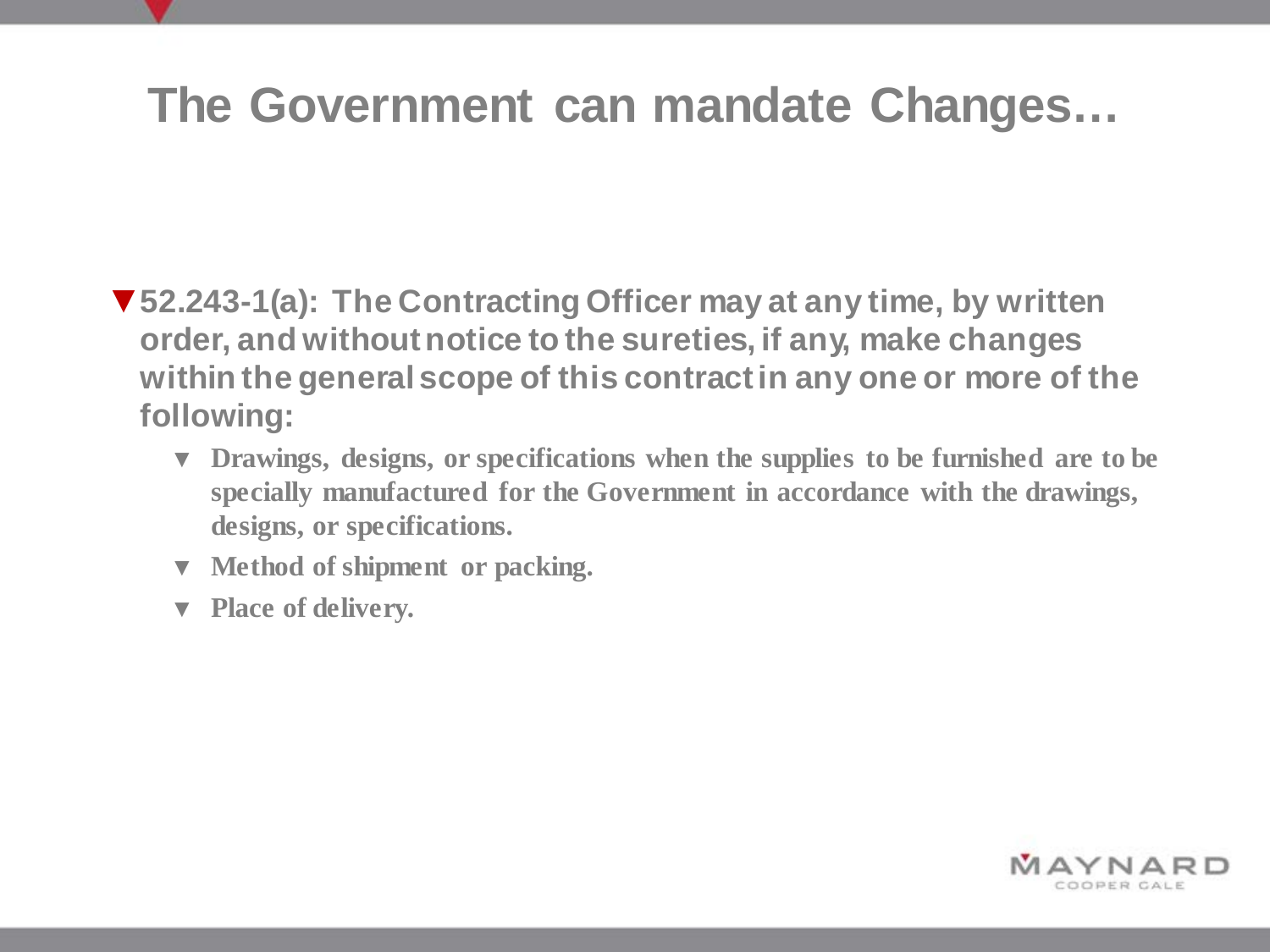### **…But Equitable Adjustments are Required…**

▼**52.243-1(b): If any such change causes an increase or decrease in the cost of, or the time required for, performance of any part of the work under this contract, whether or not changed by the order, the Contracting Officer shall make an equitable adjustment in the contract price, the delivery schedule, or both, and shall modify the contract.**

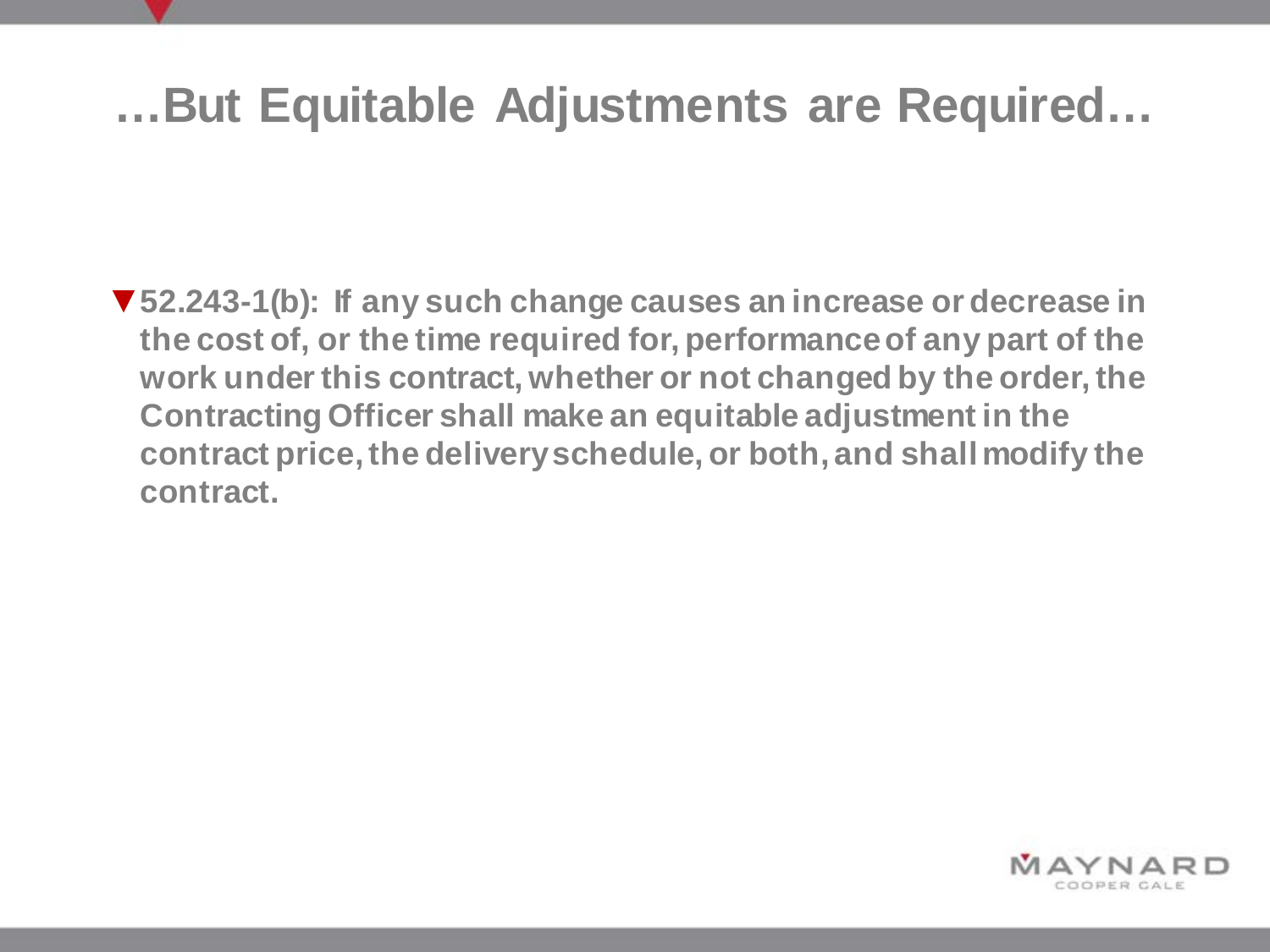### **…In Some Cases, Contractor Must Provide Notice…**

▼**52.243-1(c): The Contractor must assert its right to an adjustment under this clause** *within 30 days* **from the date of receipt of the written order. However, if the Contracting Officer decides that the facts justify it, the Contracting Officer may receive and act upon a proposal submitted before final payment of the contract.**

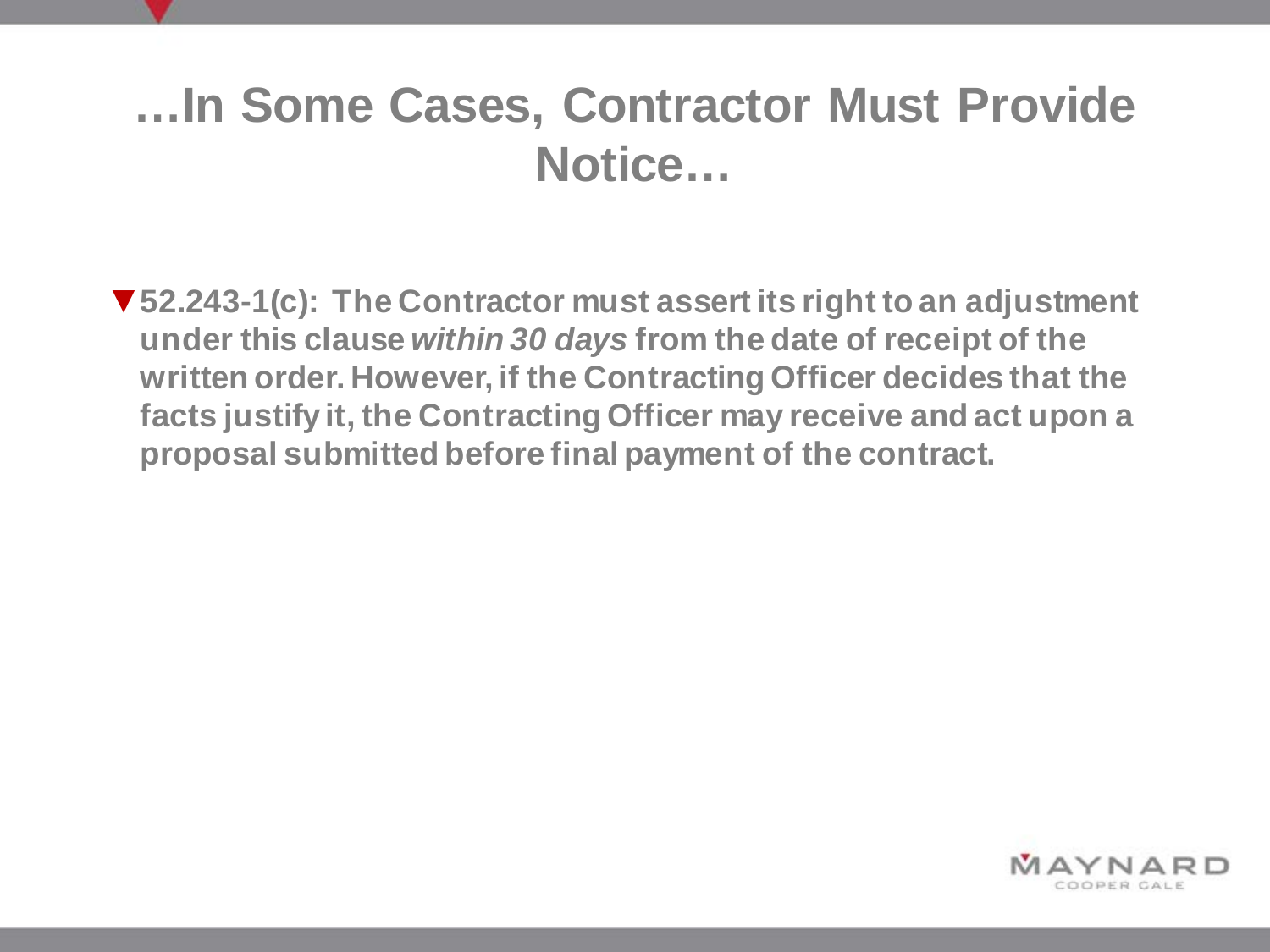### **…And the Contractor Cannot Stop Working.**

▼**52.243-1(e): Failure to agree to any adjustment shall be a dispute under the Disputes clause. However, nothing in this clause shall excuse the Contractor from proceeding with the contract as changed.**

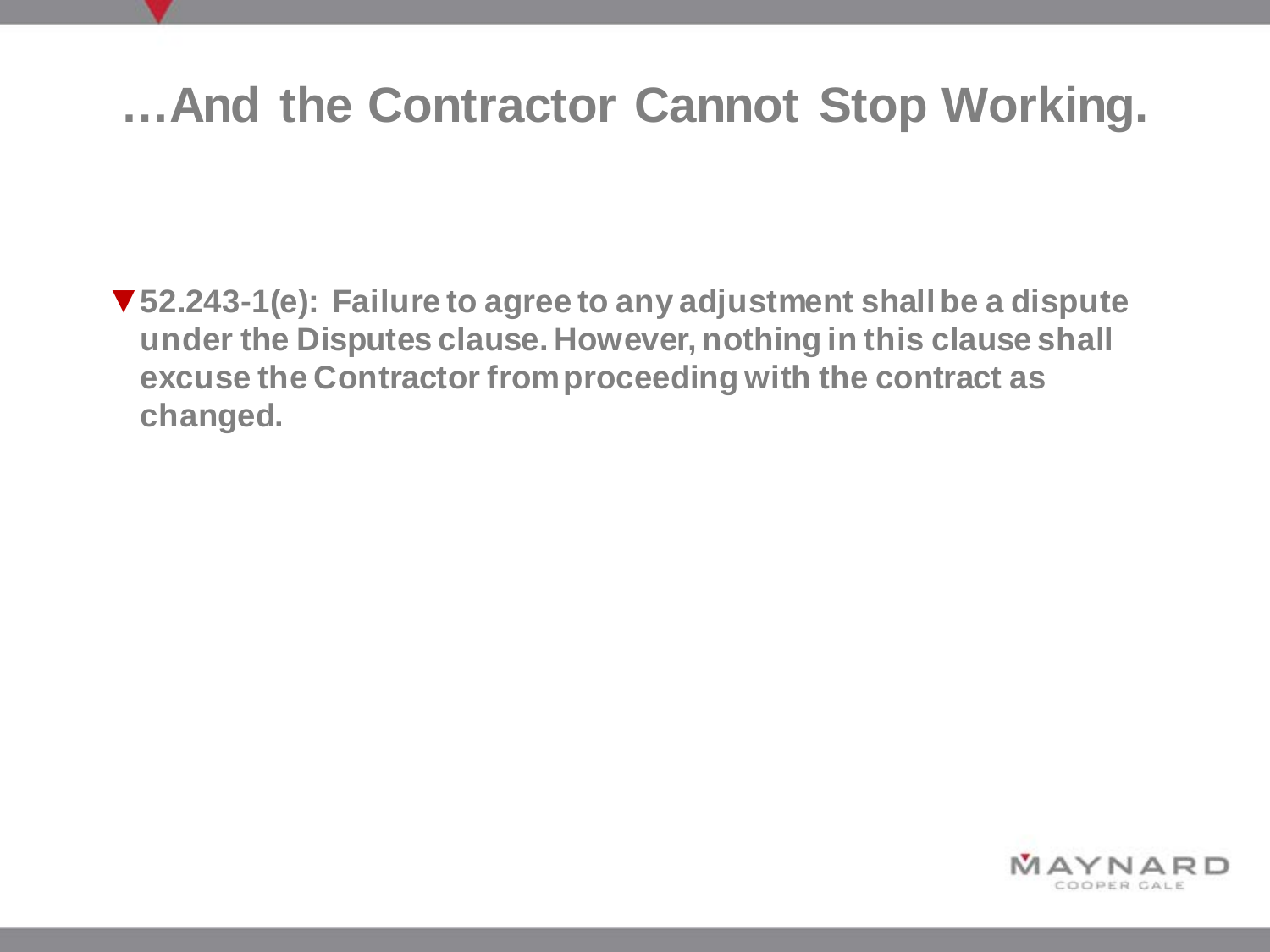### **Other Price Adjustment Clauses**

- ▼**52.204-2 Security Requirements**
- ▼**52.222-30 to 32 Construction Wage Rate Requirements—Price Adjustment**
- ▼**52.222-41 Service Contract Labor Standards**
- ▼**52-236-2 Differing Site Conditions**
- ▼**52.242-14 Suspension of Work**
- ▼**52.242-15 Stop-Work Order**
- ▼**Know your rights under the relevant clause**

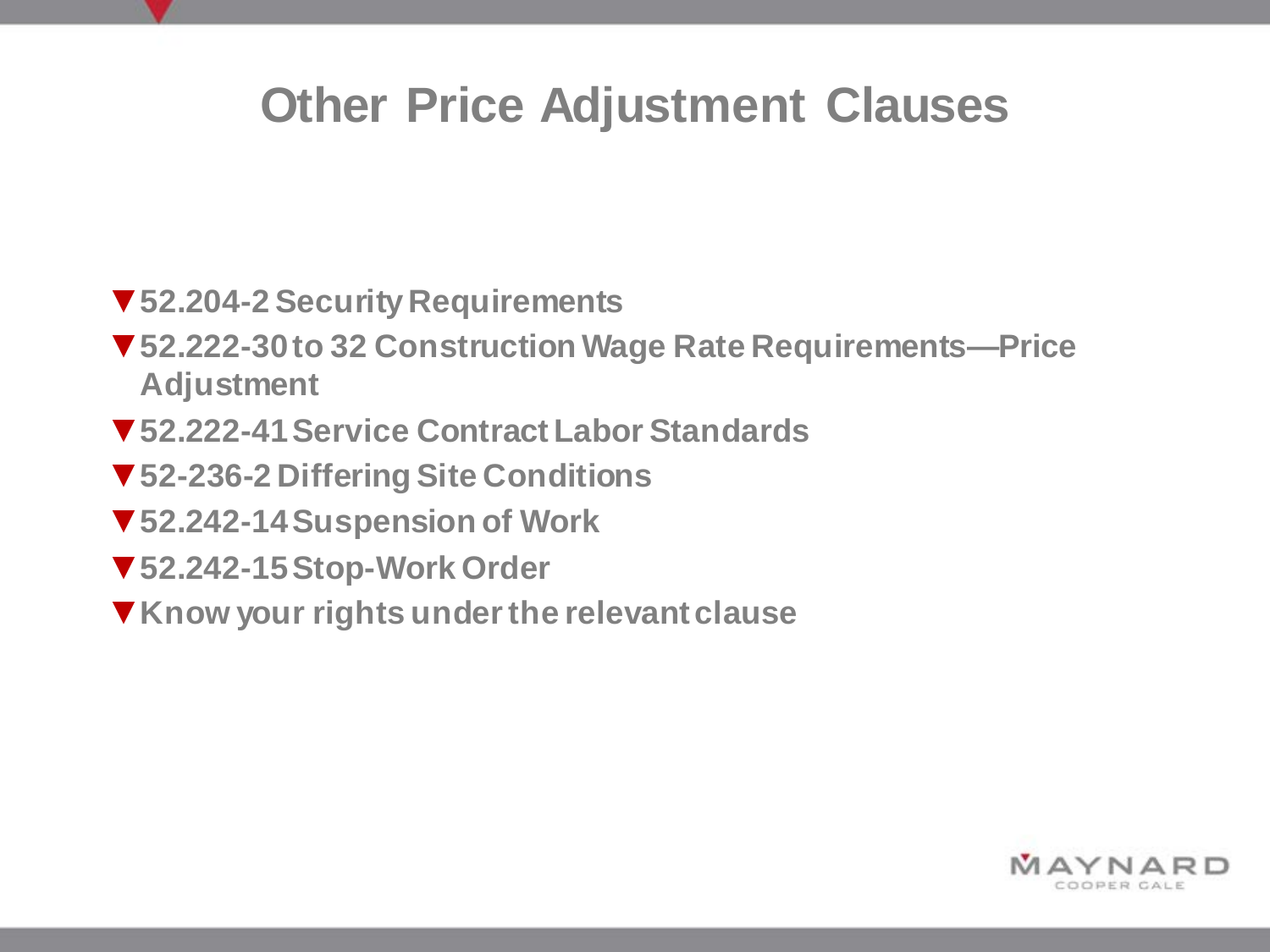# **Notice**

▼**Changes clauses generally require that a contractor provide notice to the government that a change has occurred**

- ▼ **Timely**
- ▼ **In writing**
- ▼ **Sent to KO**
- ▼ **State nature of the claim**

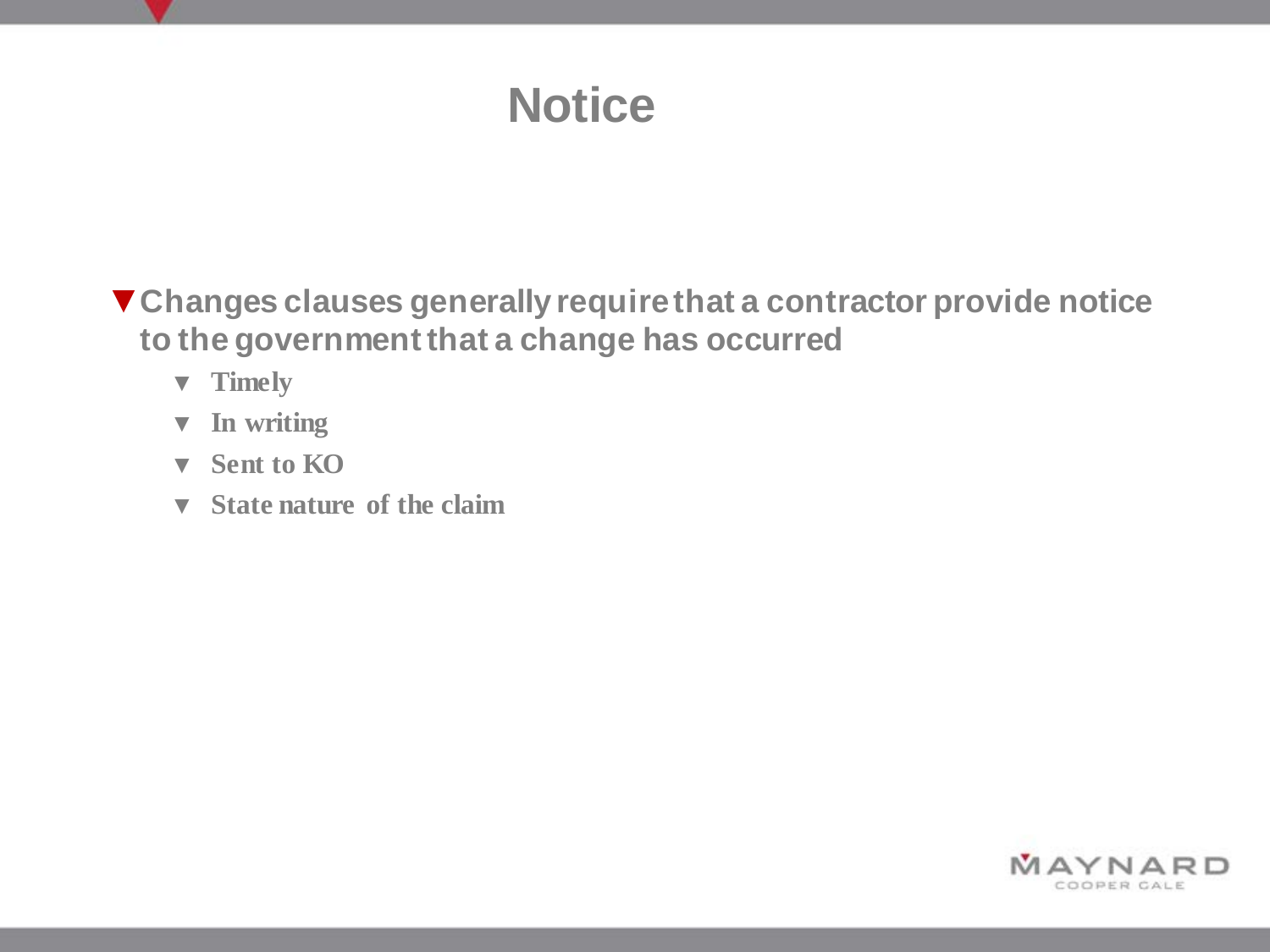# **Notice**

▼**Exceptions to Strict Notice Requirements**

- ▼ **The Government knew about the basis of the claim**
	- ▼ **Actual knowledge can be shown from Government records**
	- ▼ **Presence of Government personnel on jobsite**
	- ▼ **Acts of Government in working with contractor to address issue**
	- ▼ **Meetings**
- ▼ **The Government considers the claim on the merits without complaining about lack of notice**
- ▼ **The Government was not prejudiced by the lack of notice**
	- ▼ **Government has burden of proving it was prejudiced**
		- ▼ **If Government cannot mitigate expense or elect any one of available options**
	- ▼ **Government commonly argues that it would not have incurred expense if it knew**

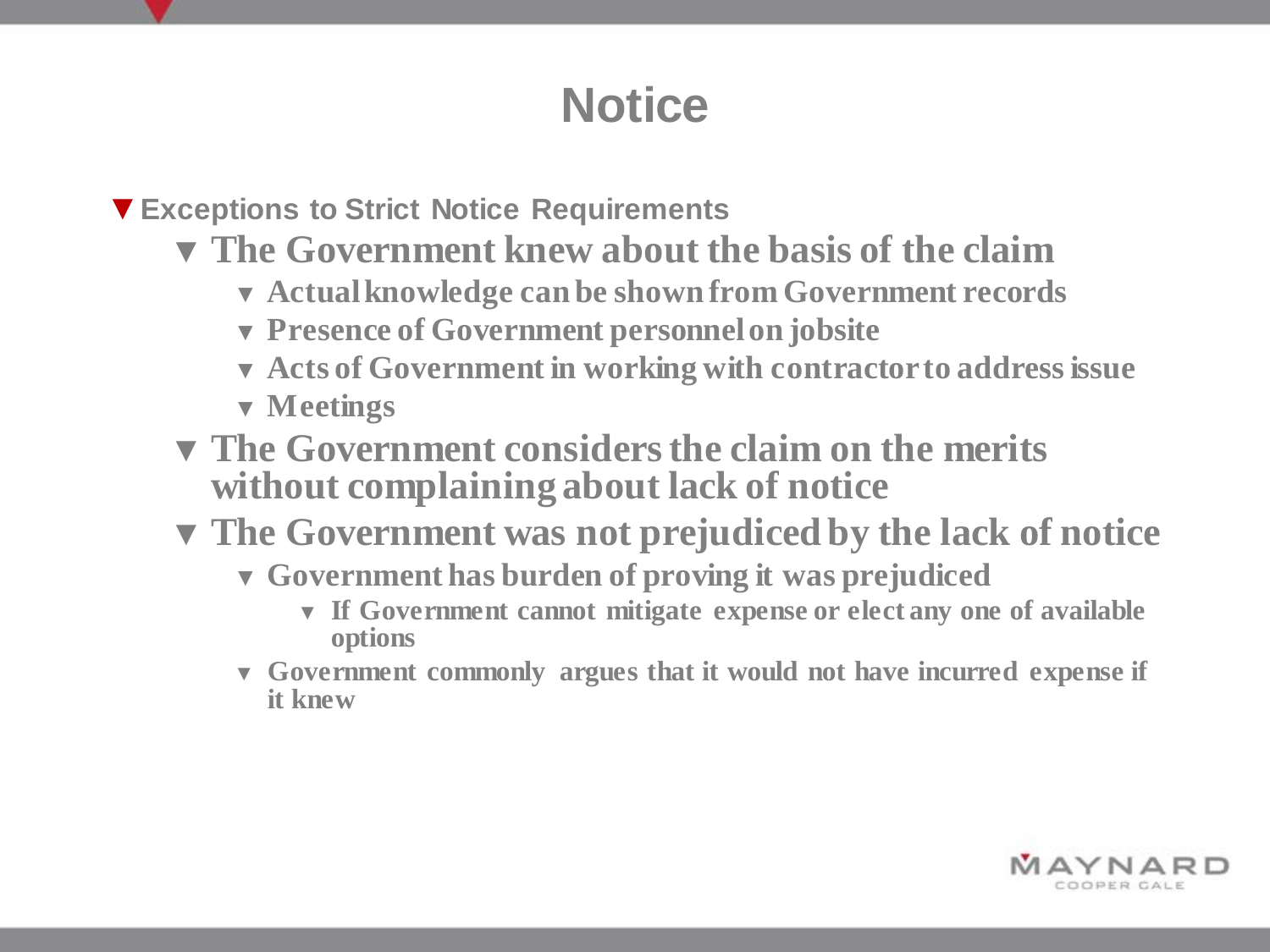#### **Elements of Constructive Changes**

- ▼**A change occurred as a result of government action or inaction**
- ▼**The contractor did not perform voluntarily**
- ▼**The change resulted in an increase (or decrease) in the cost or time required for performance**

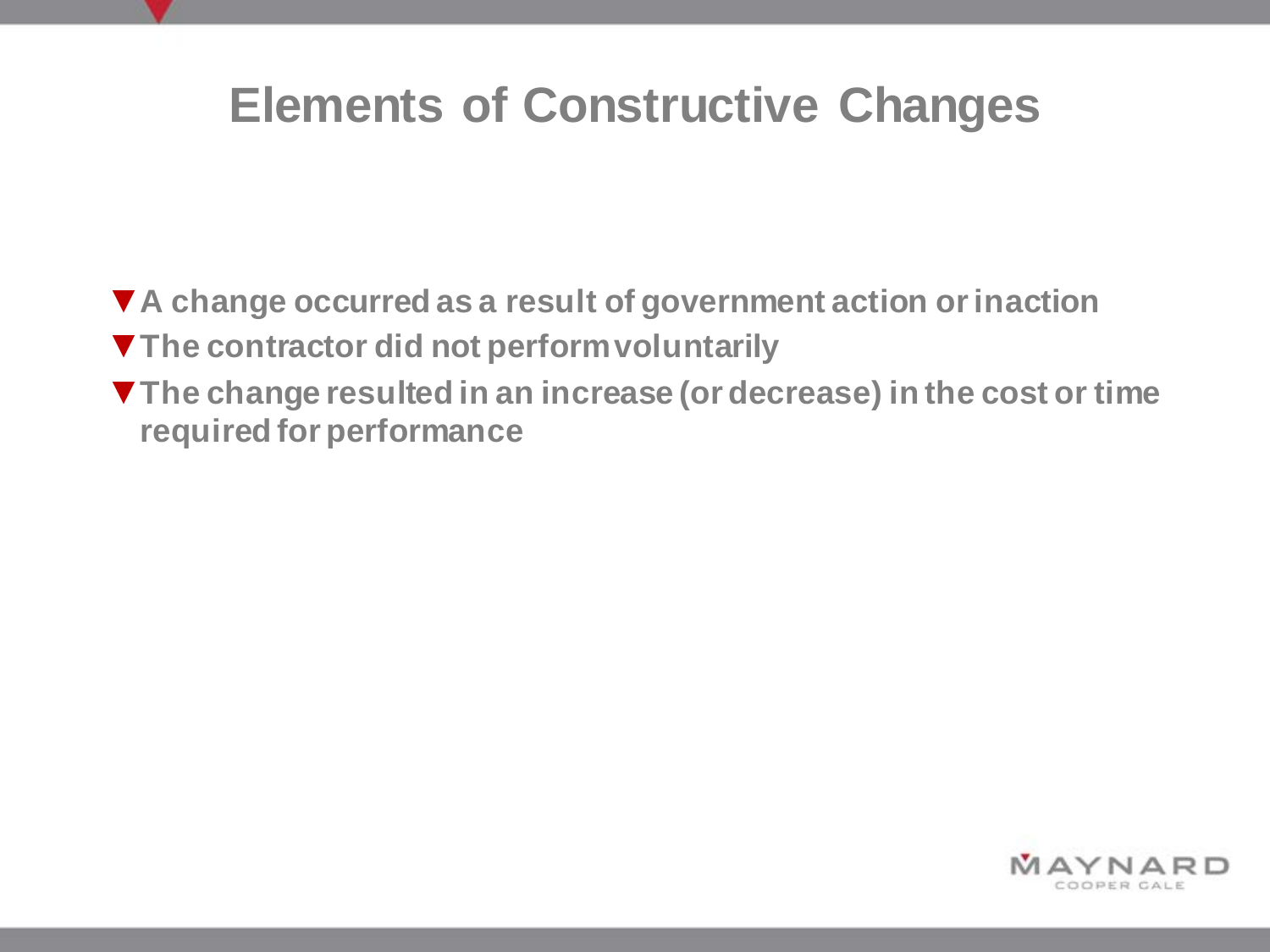# **Types of Constructive Changes**

- ▼**Contract interpretation**
- ▼**Defective specifications**
- ▼**Governmental interference or failure to cooperate**
- ▼**Failure to disclose vital information**
- ▼**Constructive acceleration**

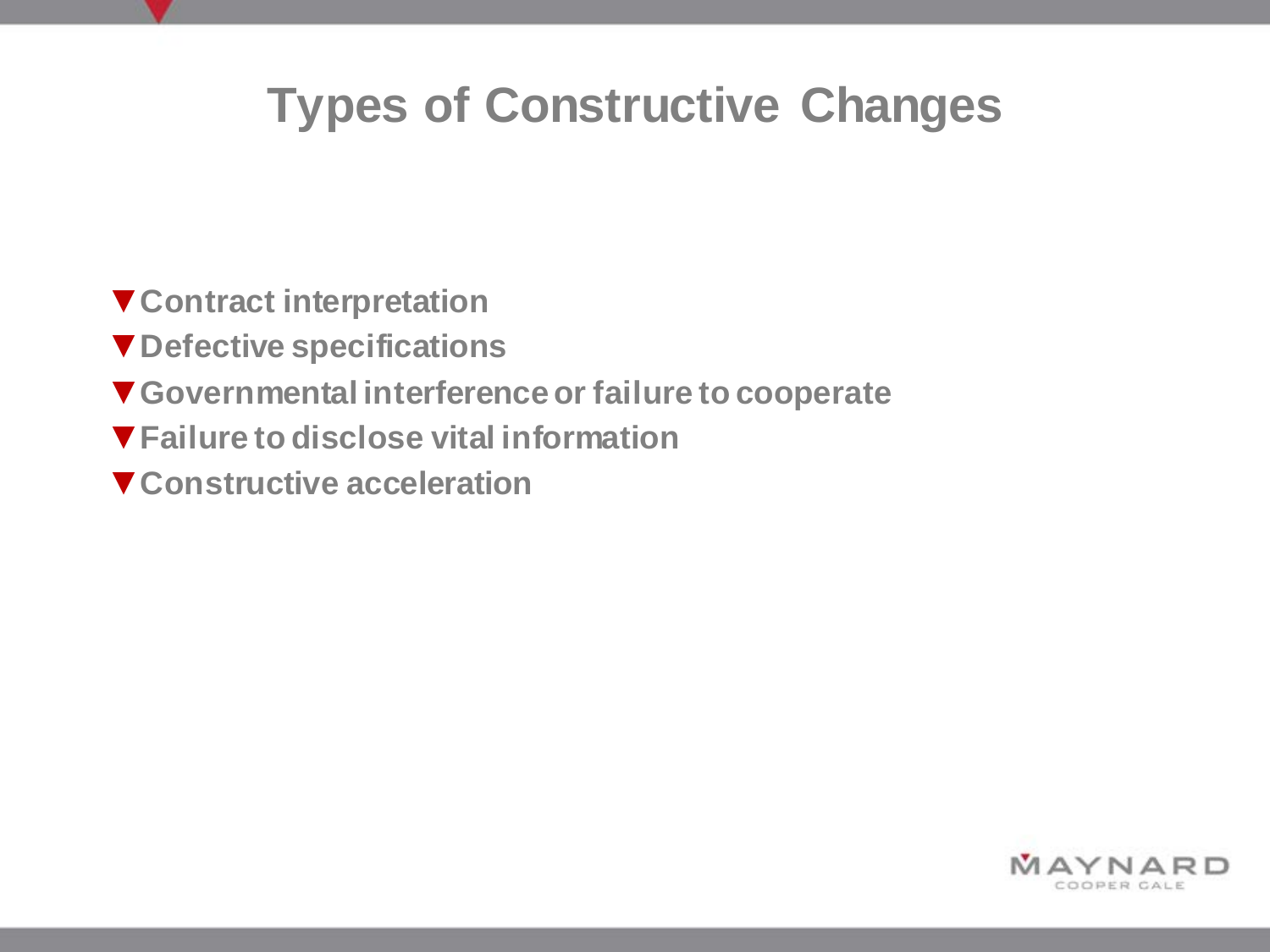#### ▼**Contract interpretation**

- ▼ **Ambiguous specifications not apparent on the face of the contract**
- ▼ **Contractor's interpretation is reasonable**
- ▼ **Government requires performance in accordance with different interpretation**
- ▼ **Contractor incurs additional costs**

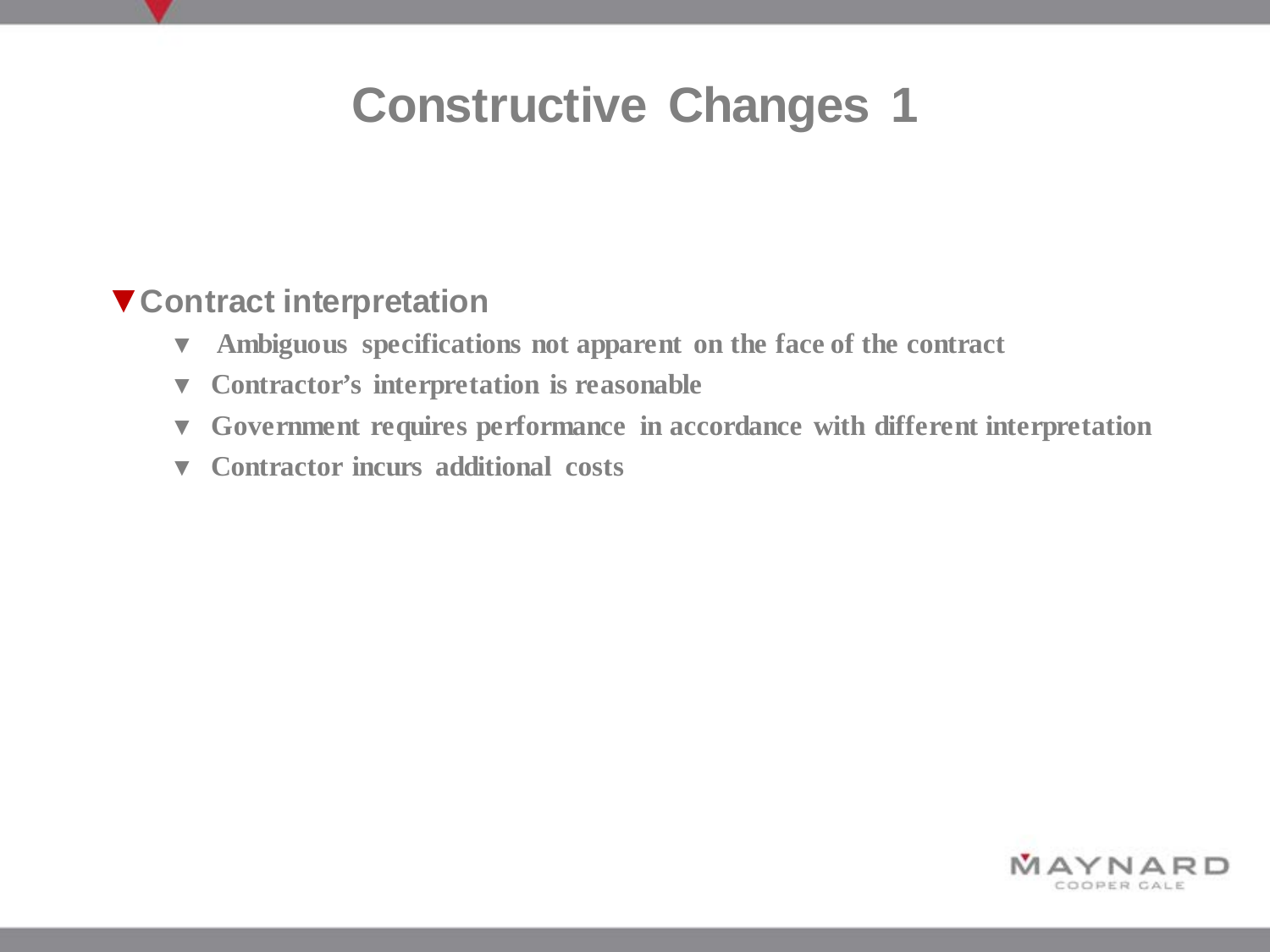#### ▼**Defective specifications**

- ▼ **Design specification in contract**
	- ▼ **Contractor bears risk for performance specifications**
- ▼ **Government warrants adequacy of specifications**
- ▼ **Specification contains errors, omissions, or inconsistencies**
- ▼ **Contractor incurs additional costs**

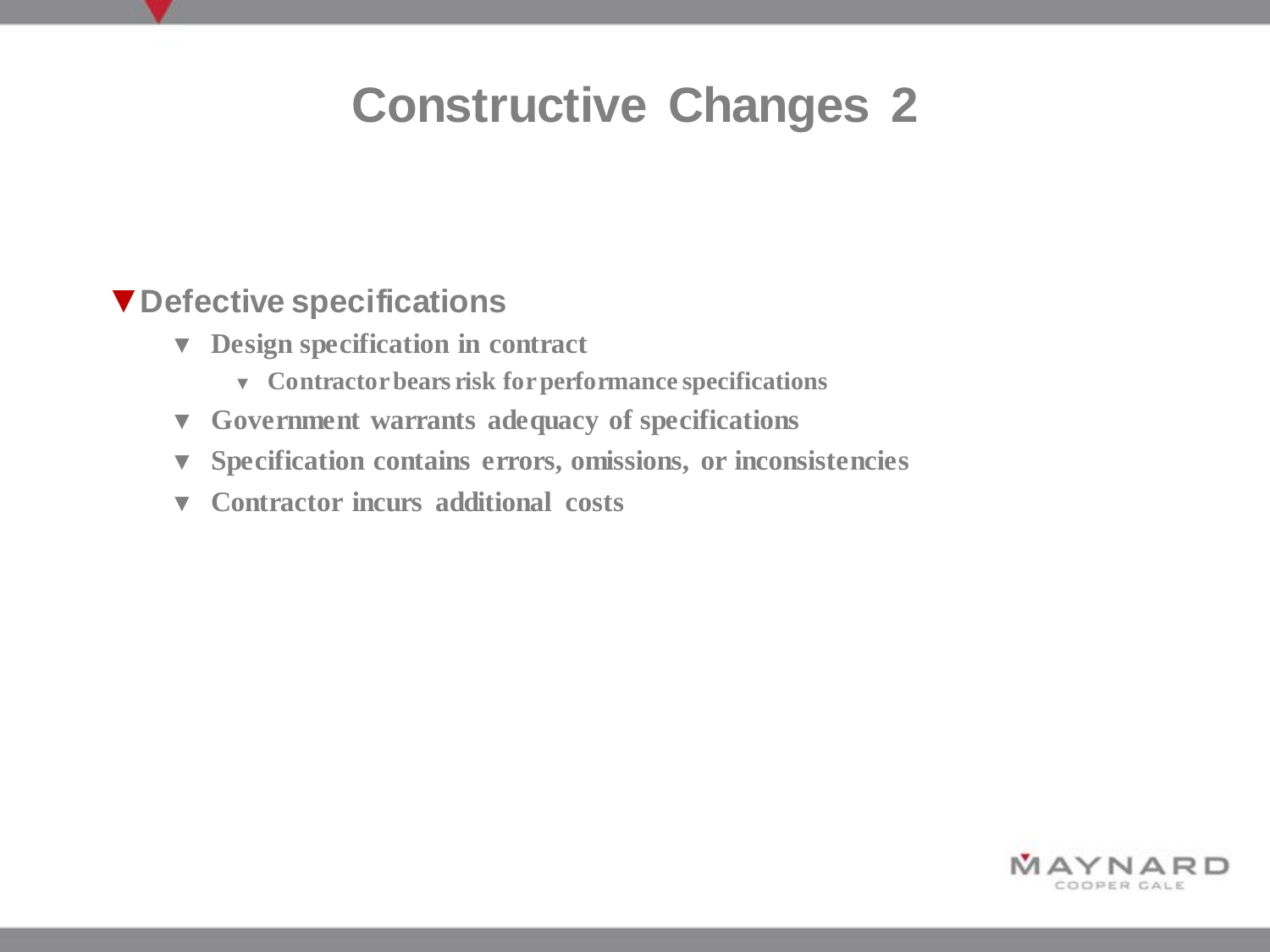#### ▼**Governmental interference or failure to cooperate**

- ▼ **Any of the following**
	- ▼ **Government overzealous inspection**
	- ▼ **Improper or incompetent rejection**
	- ▼ **Change in testing method or frequency**
	- ▼ **Disruptive criminal investigations**
	- ▼ **Failure to prevent interference caused by another contractor**
	- ▼ **Failure to provide access to work site**
- ▼ **Contractor incurs additional costs**

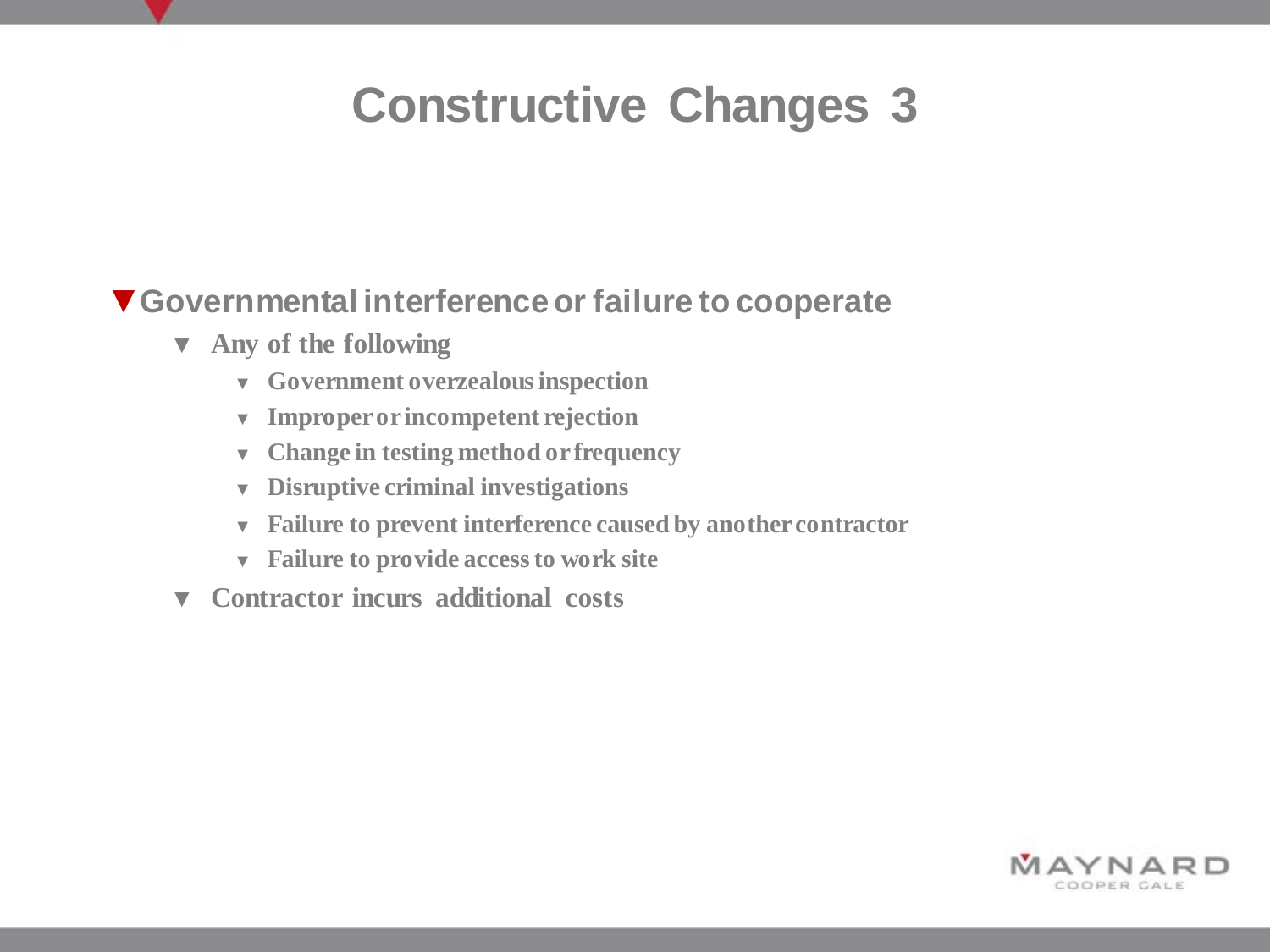#### ▼**Failure to disclose vital information**

- ▼ **Government had vital information**
- ▼ **Government knew the contractor did not possess the information**
- ▼ **The contract did not impose a duty to investigate**
- ▼ **The government withheld the data**
- ▼**Warranty of reasonable accuracy**
- ▼**Negligent estimate**

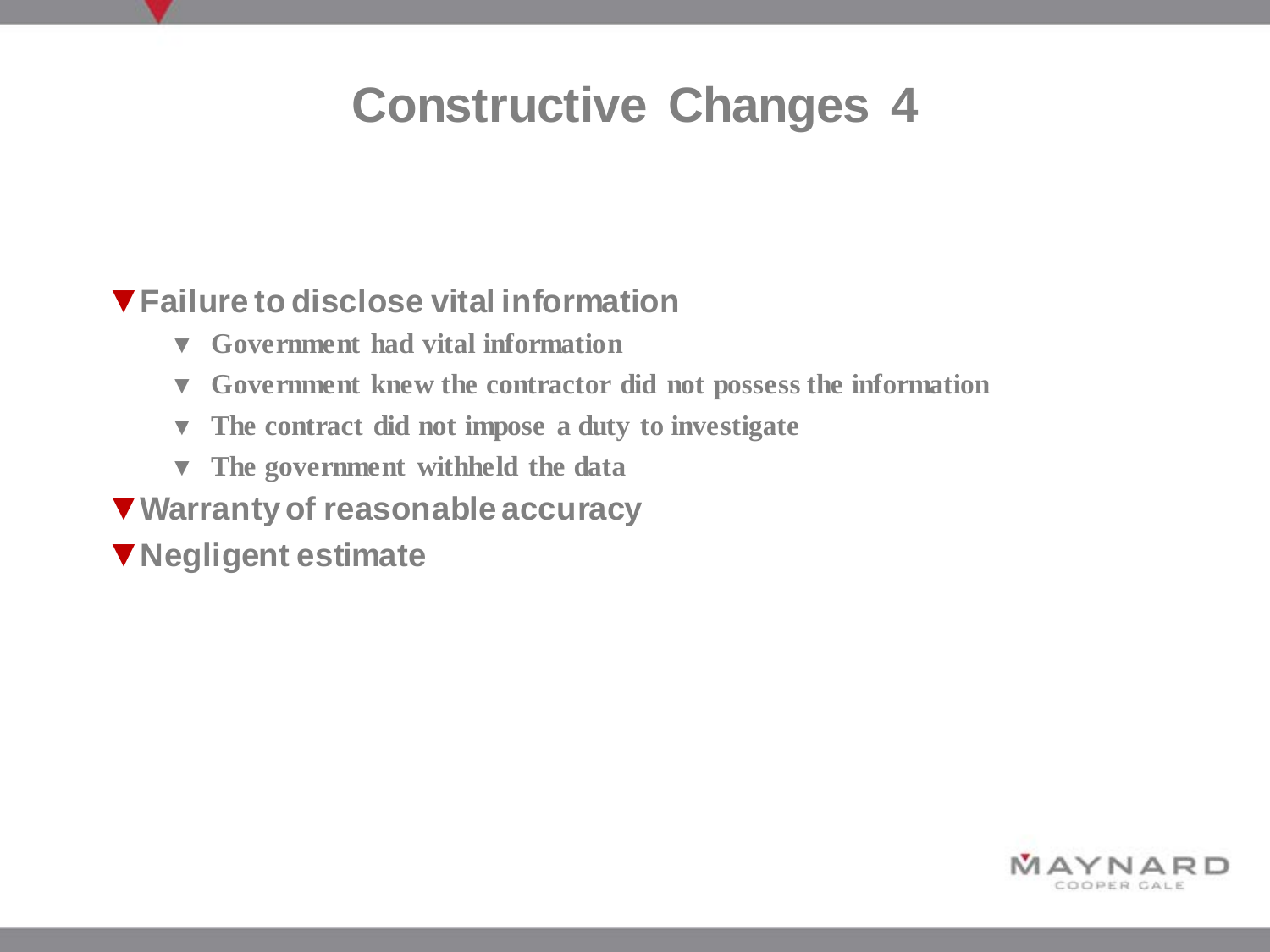#### ▼**Constructive Acceleration**

- ▼ **One or more excusable delays**
- ▼ **Notice of the delay by contractor and request for time extension**
- ▼ **Failure or refusal by the government to grant request**
- ▼ **Express or implied order to accelerate**
- ▼ **Contractor incurs additional costs**

▼**General rule – subcontractor delay is not excusable**

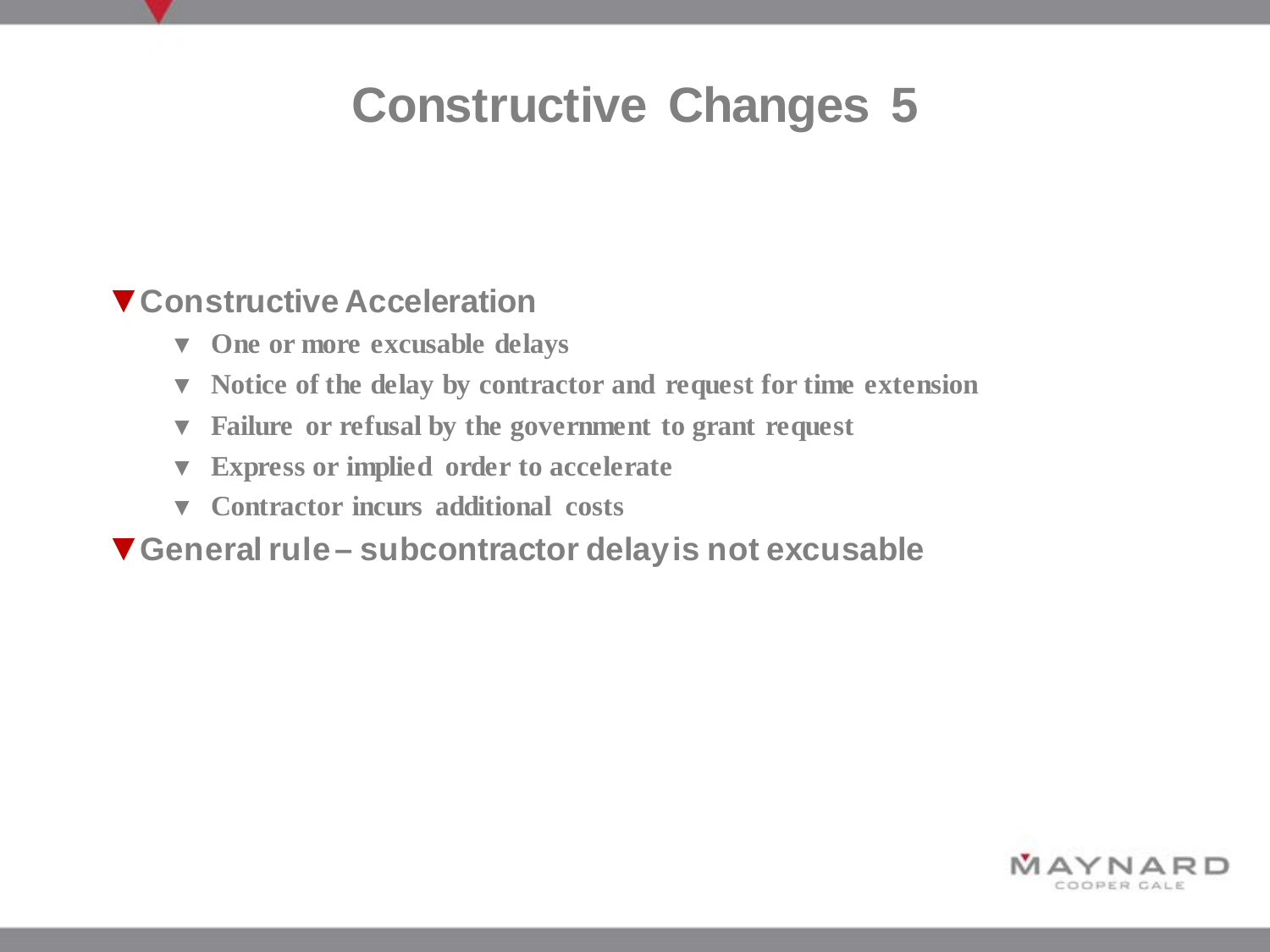### **Notice for Constructive Changes**

▼**Not required for standard supply and service contracts** ▼**Within 30 days for construction contracts** ▼**Must state nature of the claim**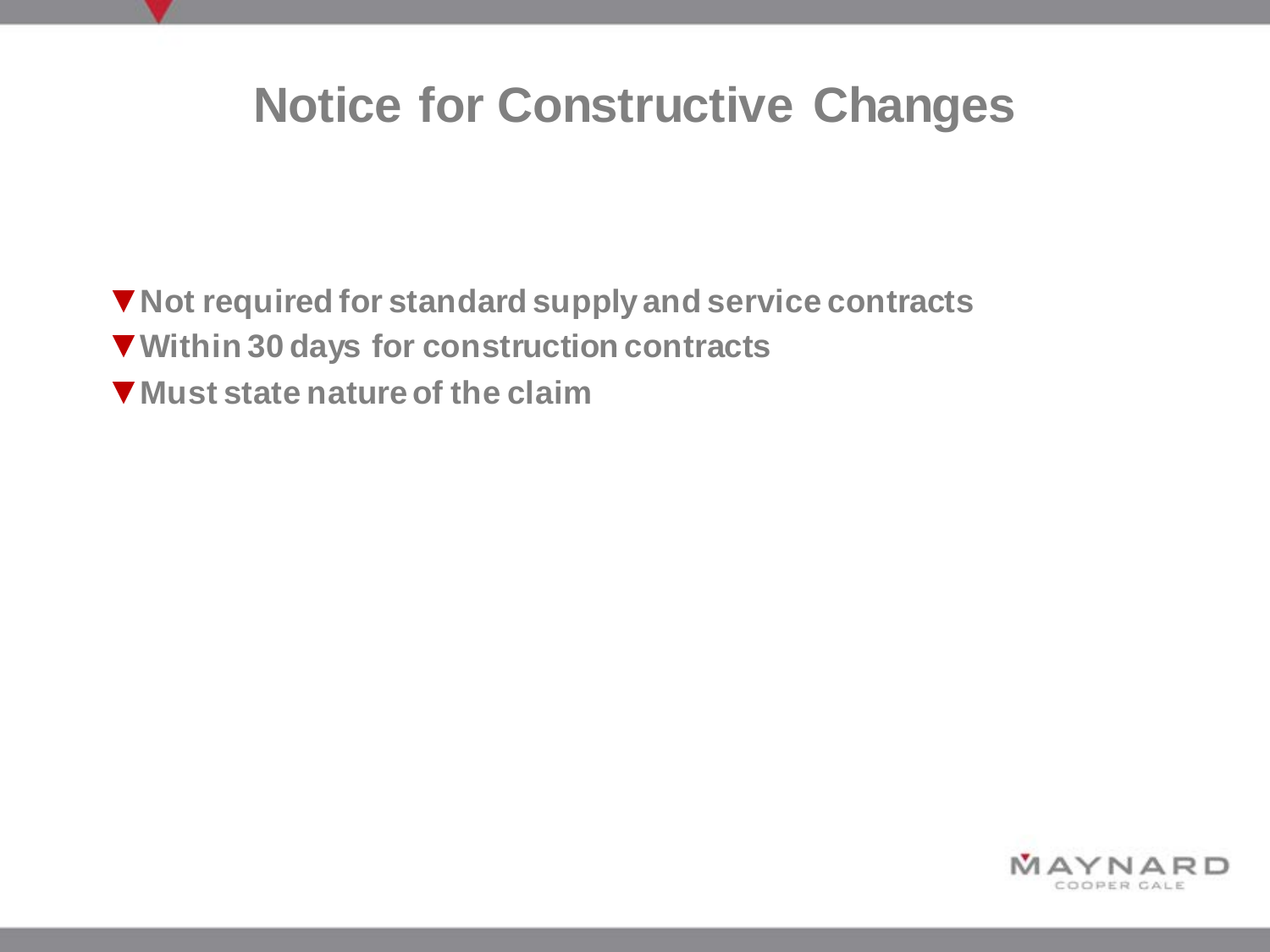#### **Contractor Duty to Proceed**

#### ▼**Duty to Proceed**

- ▼ **Contractor required to perform (unless it believes change is a breach)**
- ▼**Contractor can request equitable adjustment**

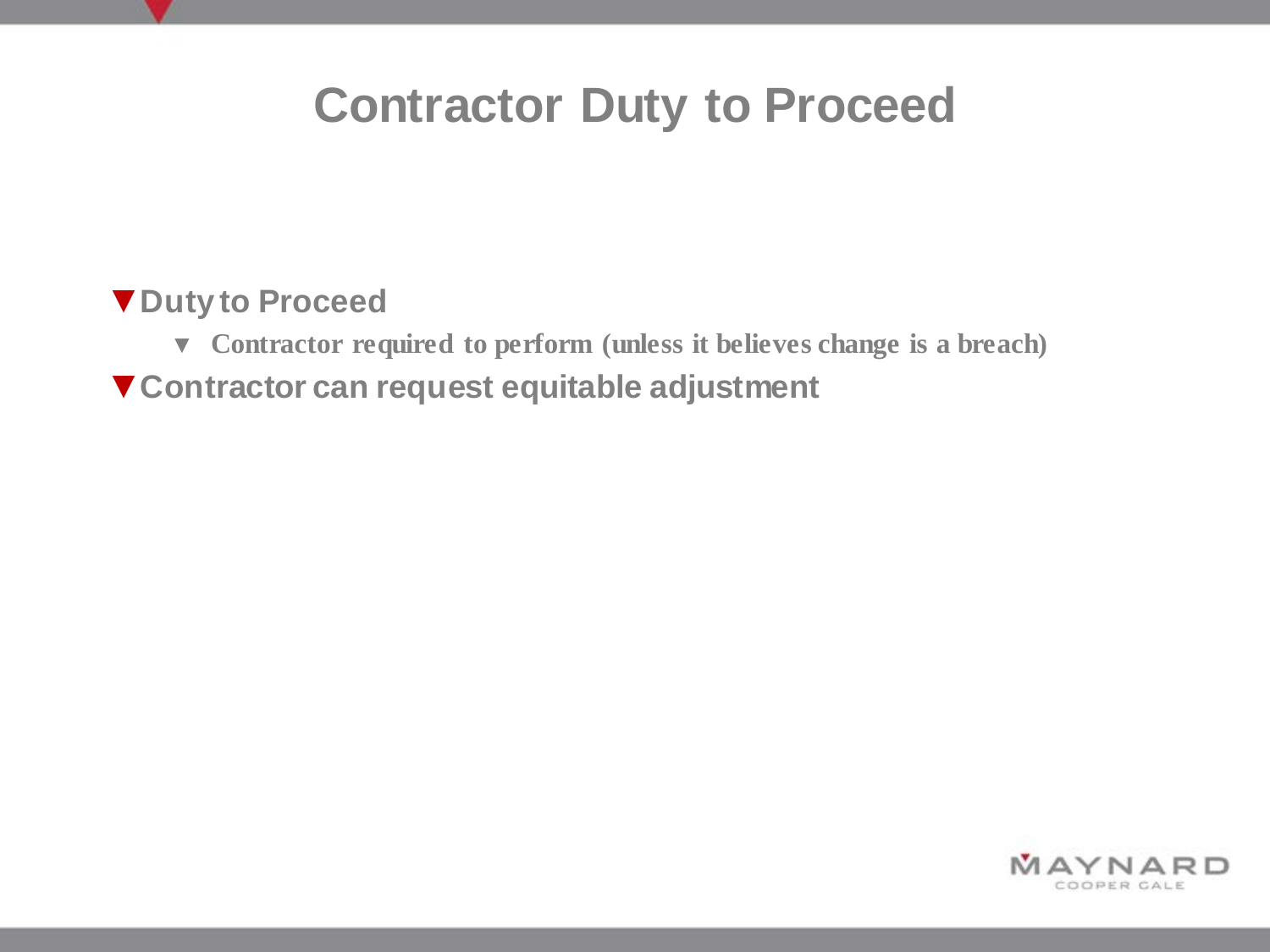# **Scope of the Change**

- ▼**Modifications must be within the scope of the contract**
- ▼**Changes that exceed the scope of the original contract (aka "cardinal changes")**
	- ▼ **Fairly and reasonably within the contemplation of the parties when the contract was entered into?**
- ▼**Result**
	- ▼ **Contractor not required to perform/proceed**
	- ▼ **Contractor may be entitled to breach damages**

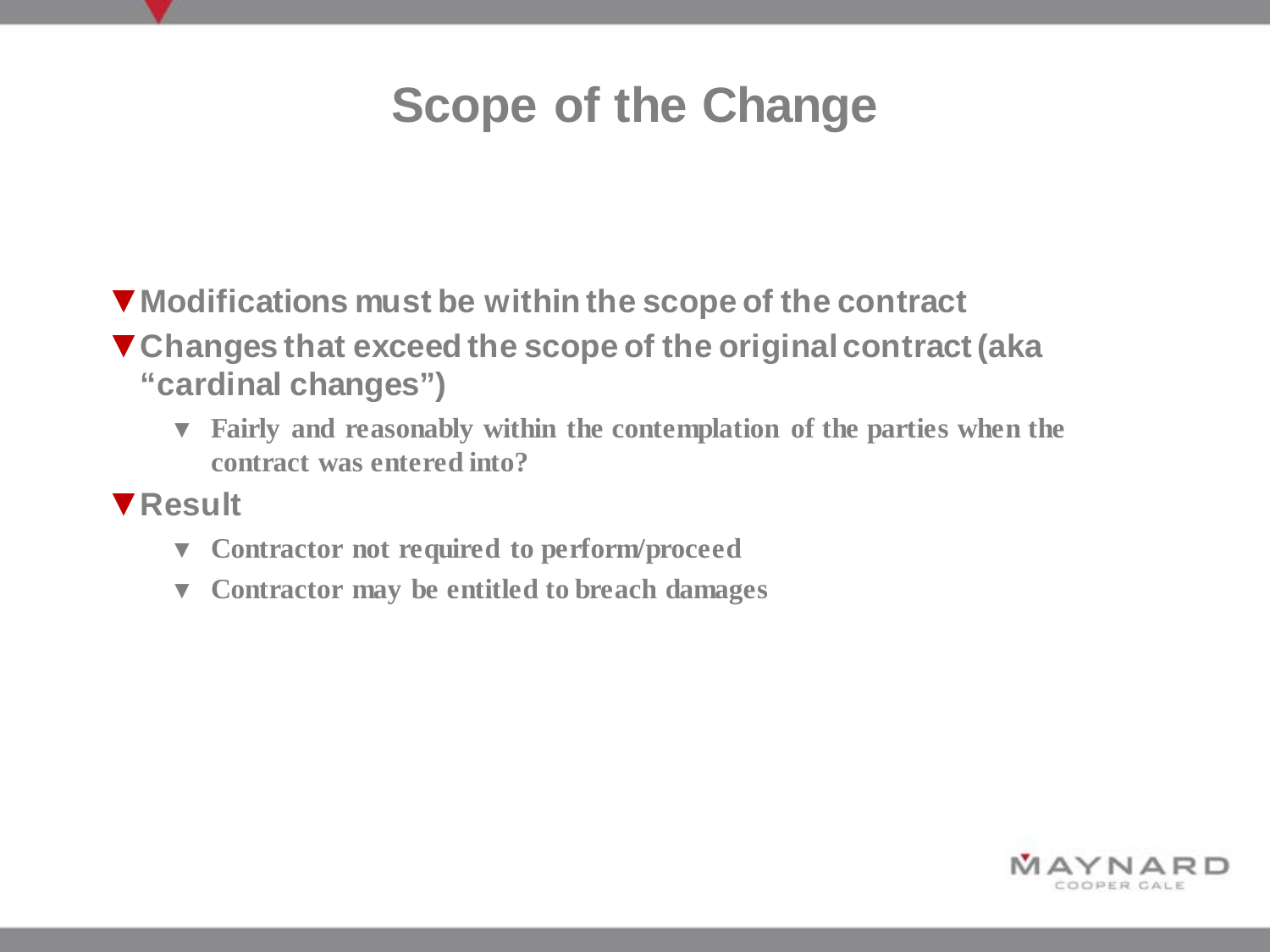

▼**Requests for equitable adjustments raised for the first time after final payment are untimely**

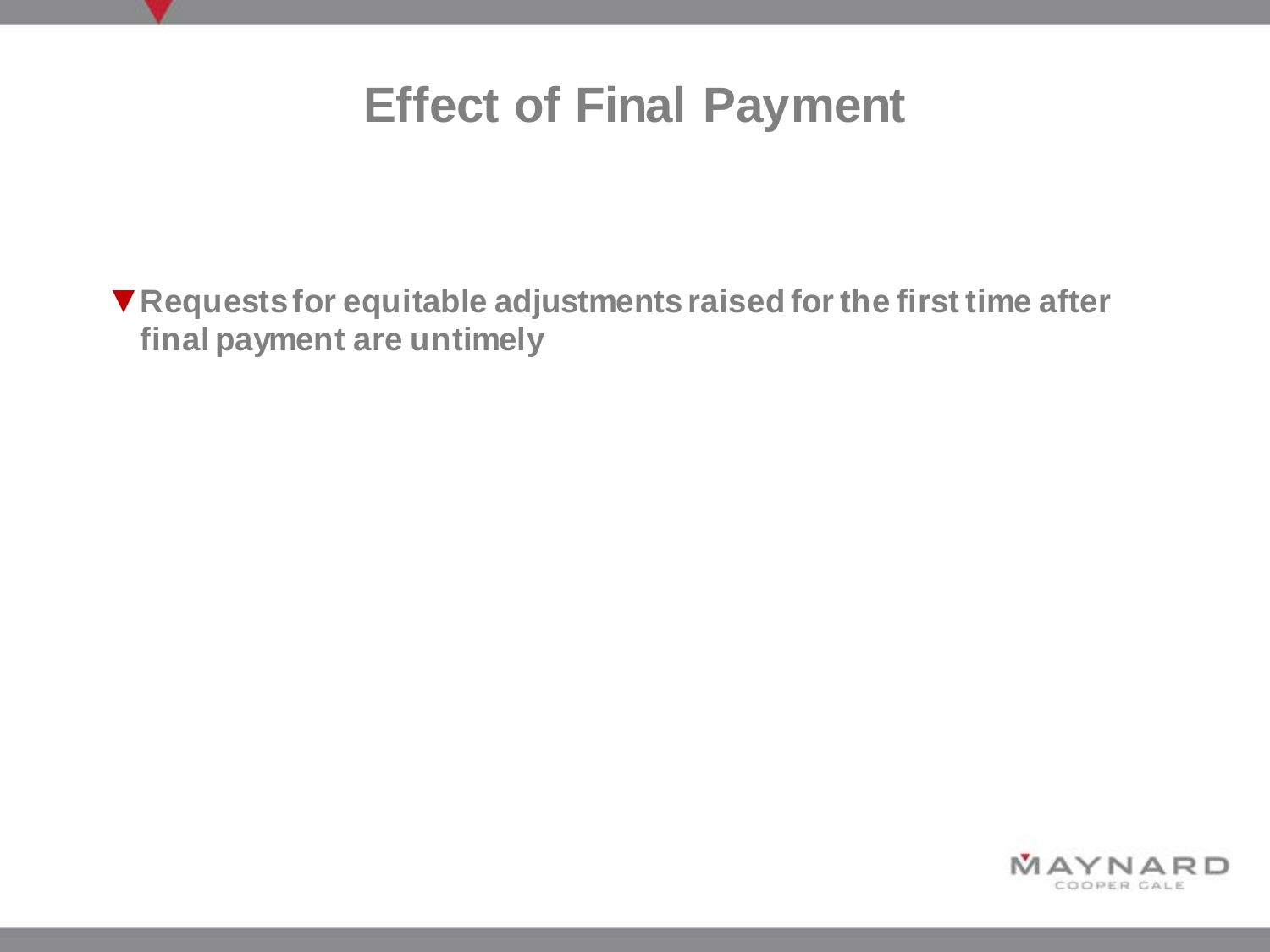#### ▼**Actual, reasonable cost incurred due to change**

- ▼ **Direct cost of added work**
- ▼ **Indirect cost affected by the change**
- ▼**Reasonable profit**
- ▼**Does this effectively turn all contracts into cost-type contracts? Not exactly**
	- ▼ **Contractors are not required to have an approved accounting system, but they are required to demonstrate the accuracy and reasonableness of their costs**

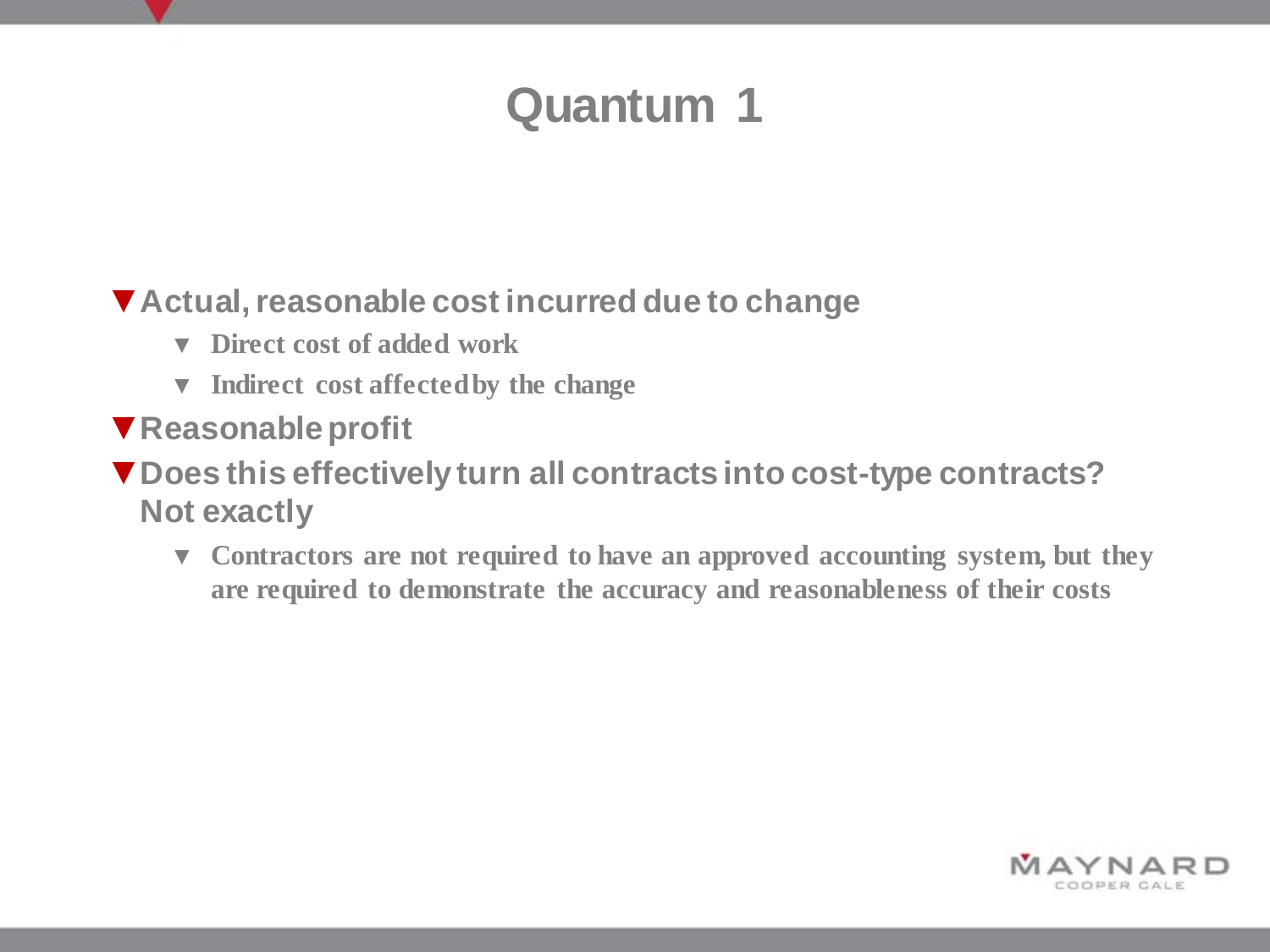#### ▼**Important to capture all costs**

- ▼ **Field overhead is either percentage added to direct costs or time-related extended costs**
- ▼ **Unabsorbed overhead resulting from delay**
	- ▼ **Must hit the requirements, including virtually complete standby; strongest if contractor work was stopped or suspended**
- ▼ **Direct impact of other costs**
- ▼**Unallowable costs are not allowable under a change**

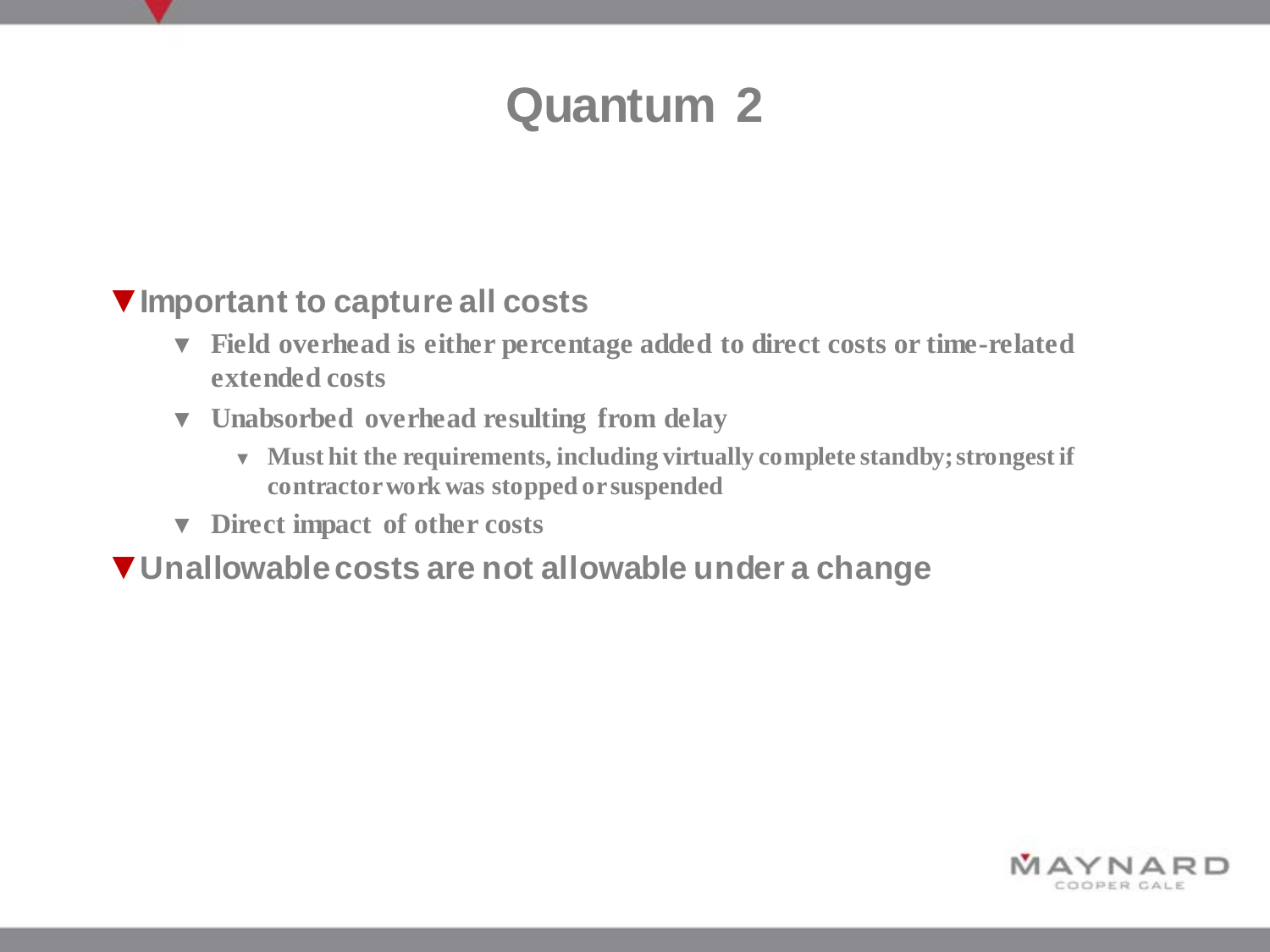#### ▼**Four approaches**

- ▼ **Reasonable cost**
- **Jury verdict**
- ▼ **Total cost**
- **Reasonable value**
- ▼**Reasonable cost is most favored, but there is no presumption that incurred costs were reasonable**
	- ▼ **Contractor has the burden of demonstrating reasonableness by showing that the costs do not exceed those that a prudent person would have incurred under the circumstances**
- ▼**Total cost is the difference between the original contract price and the actual cost of performing the contract**
	- ▼ **Disfavored method because it assumes reasonableness and that all additional costs are the result of the change**

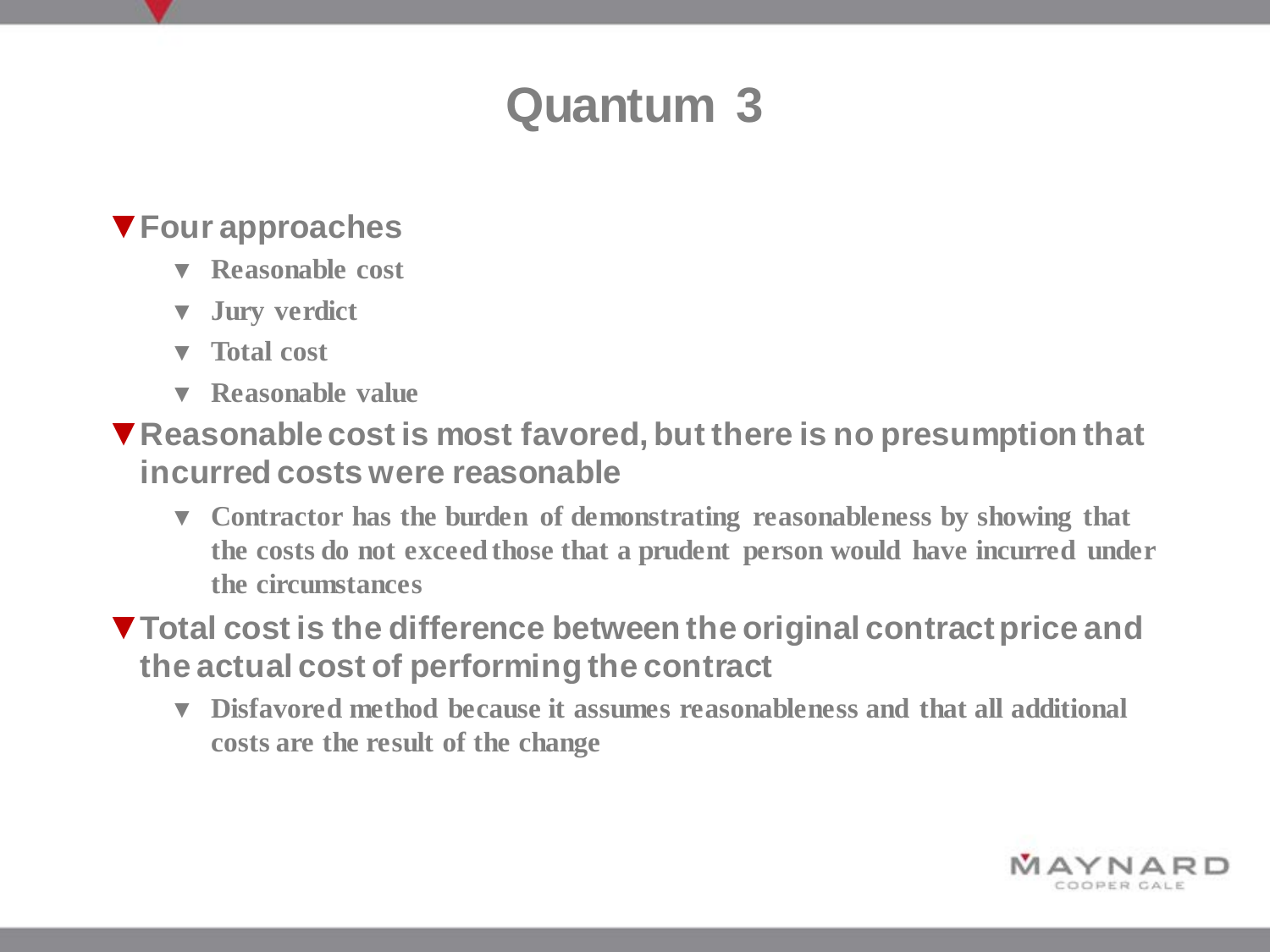### **Quantum 4 - Does TINA Apply?**

▼**Need to go back through the cost or pricing data exceptions** ▼**To determine whether the TINA threshold is met,** *add* **the total value of the** *related* **increases and decreases together** 

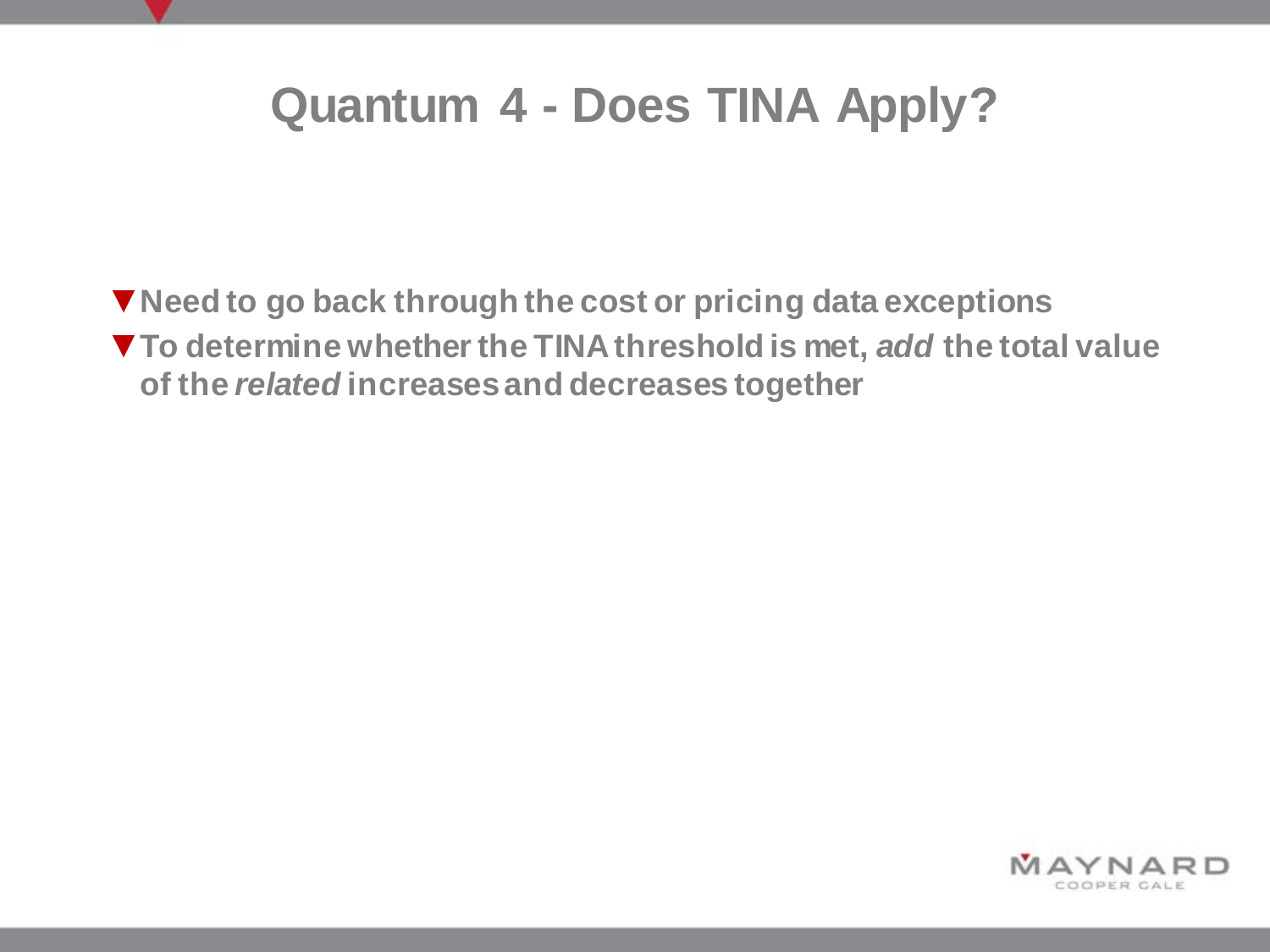▼**Practical tips from Hobie – whatever he wants to include here, e.g., make sure you start tracking time immediately, create a new tracking code for both direct and indirect employees**

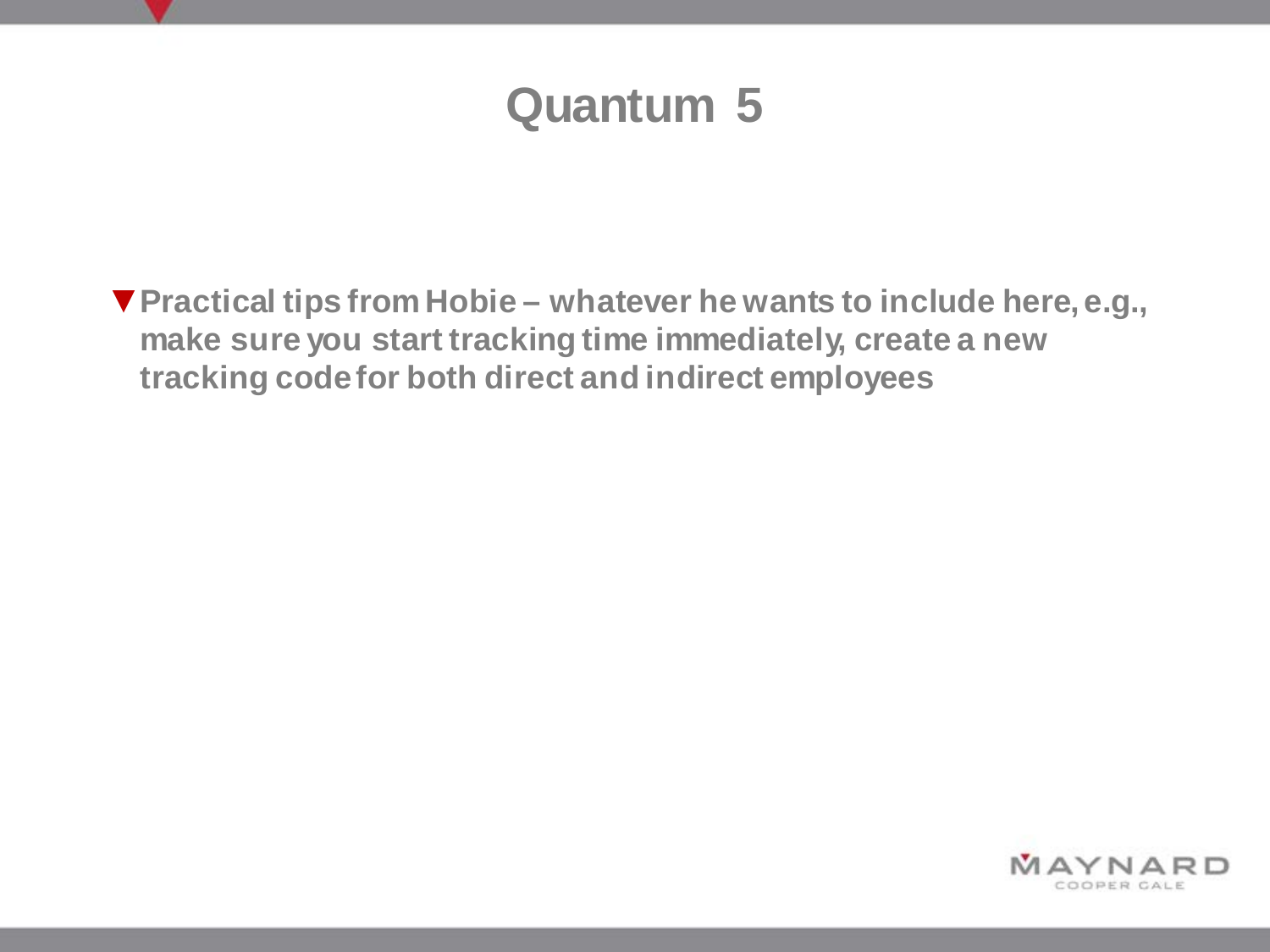# **Submitting a Claim**

- ▼**If the Government rejects a request for equitable adjustment, the contractor has the right to submit a certified claimunder the Contract Disputes Act ("CDA")**
- ▼**Defined: a written demand or written assertion by one of the contracting parties seeking, as a matter of right, the payment of money in a sum certain, the adjustment or interpretation of contract terms, or other relief arising under or relating to a contract. FAR 2.101, FAR 52.233-1**

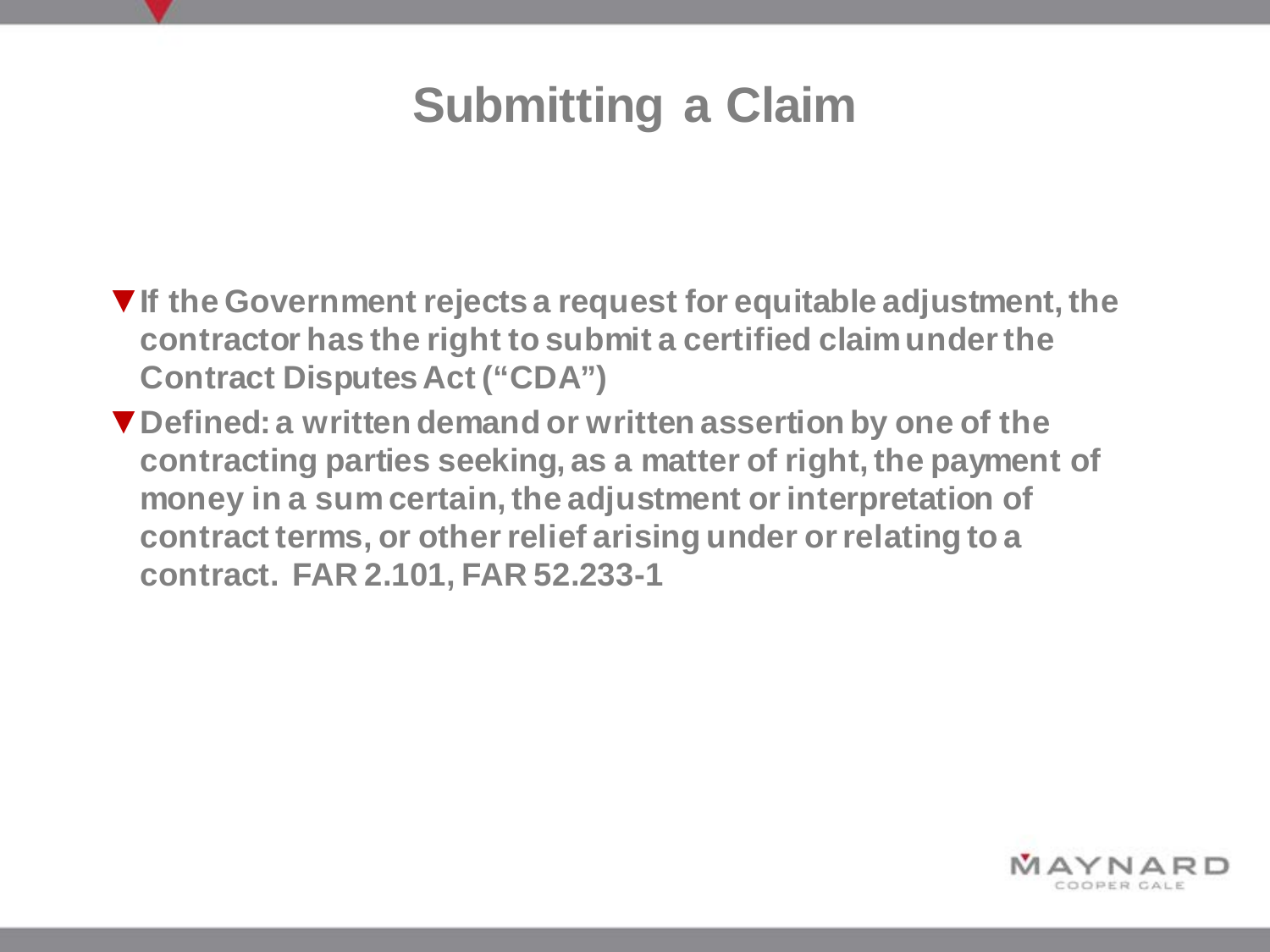#### **Elements of a Claim**

#### ▼**In writing**

- ▼**Seeks payment of a sum certain, adjustment/interpretation of contract terms, or other relief arising or relating to the contract**
- ▼**Submitted to contracting officer for decision**
- ▼**If claim exceeds \$100,000, certification set forth in FAR 33.207/41 USC 7103(b) by person authorized to bind the contractor**

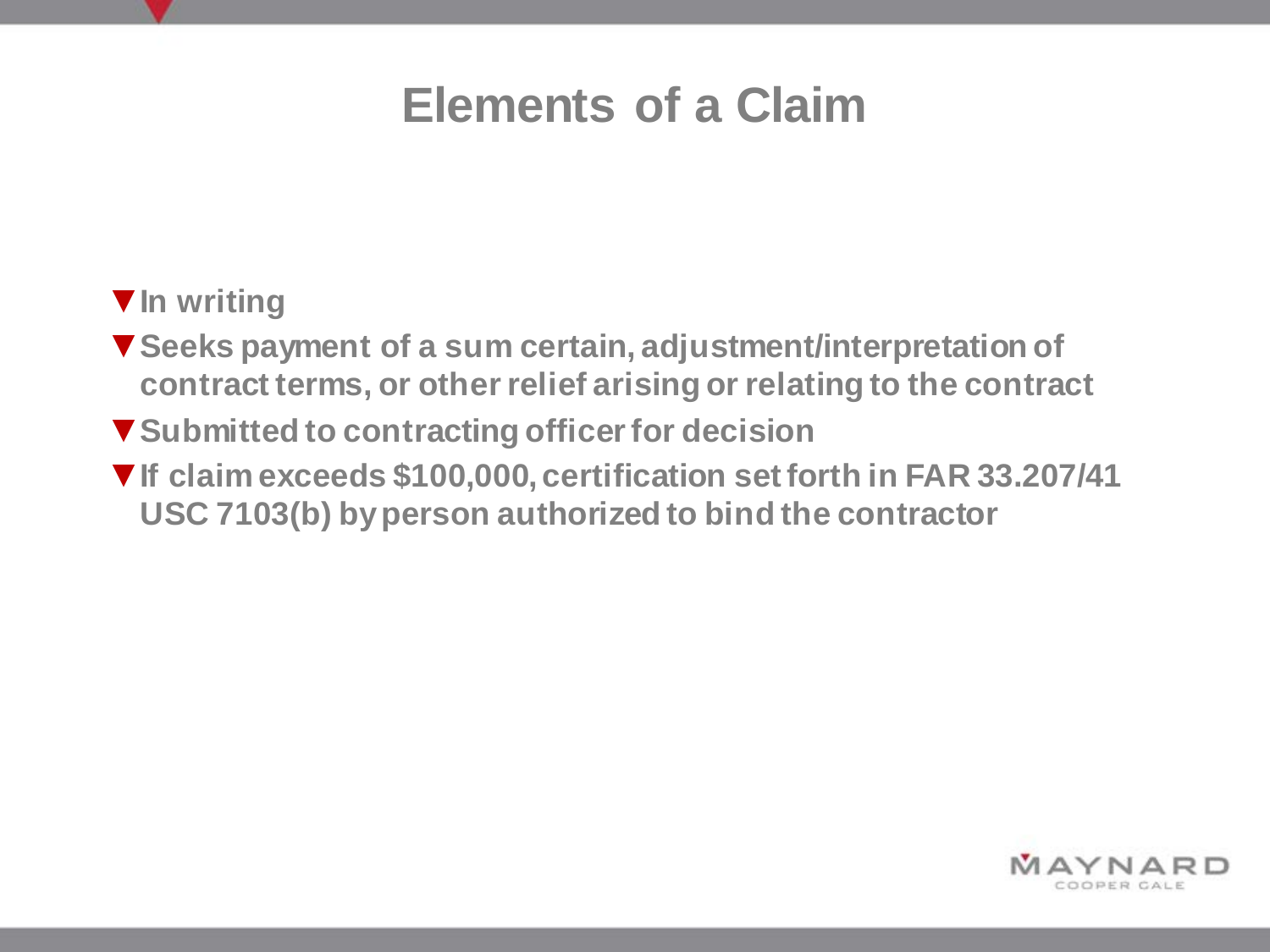#### **Who Can File a Claim**

▼**Prime contractors (with valid corporate status, if applicable)** ▼**Subcontractors** *only if* **sponsored by the prime contractor** ▼**Sureties? Nope**

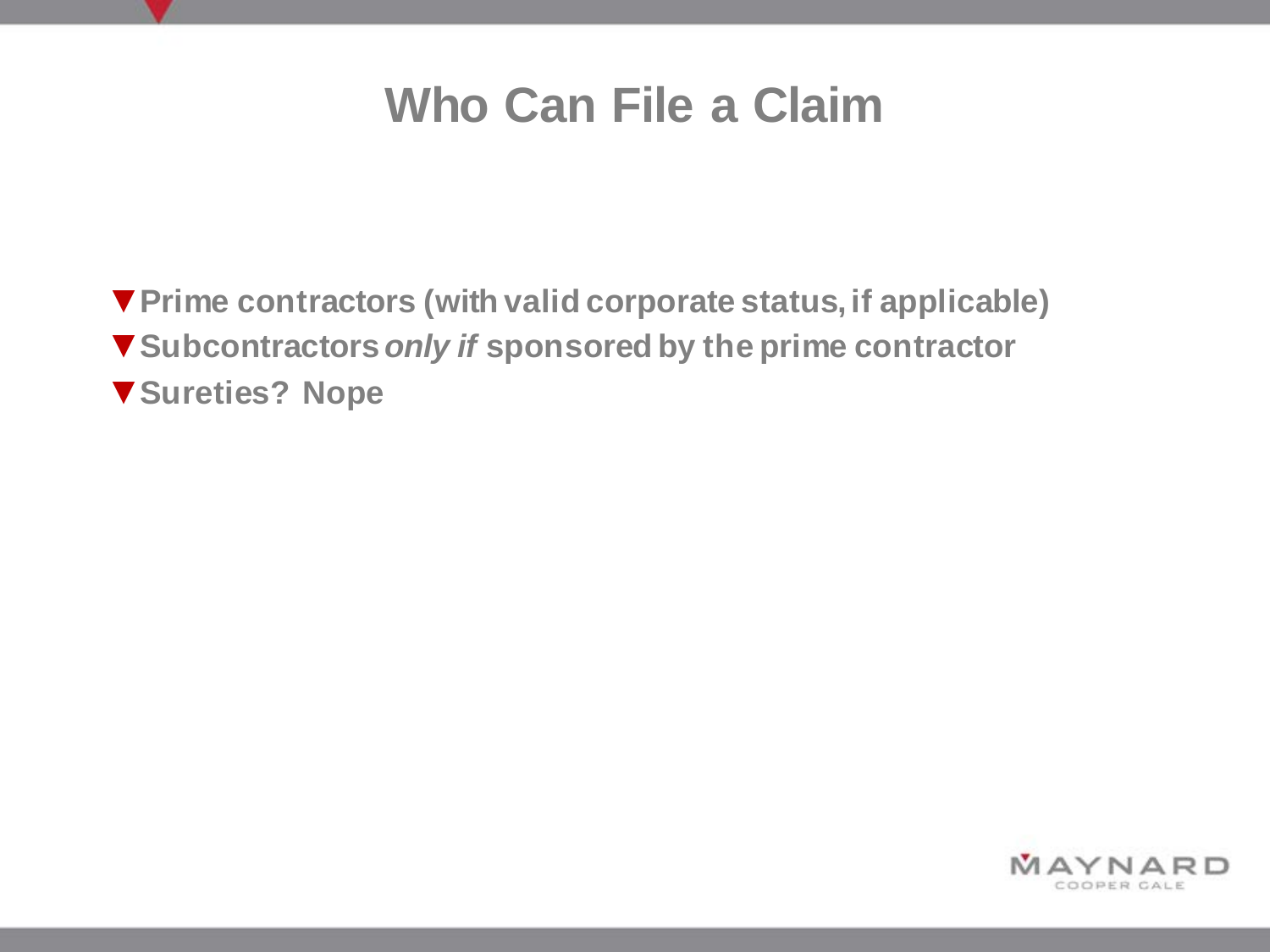#### **CDA Interest**

- ▼**Simple interest starts to accrue from the date the contracting officer receives a claim**
- ▼**At a rate established by the Secretary of the Treasury** 
	- ▼ **Changes every six months**
	- ▼ **Published on www.treasurydirect.com**

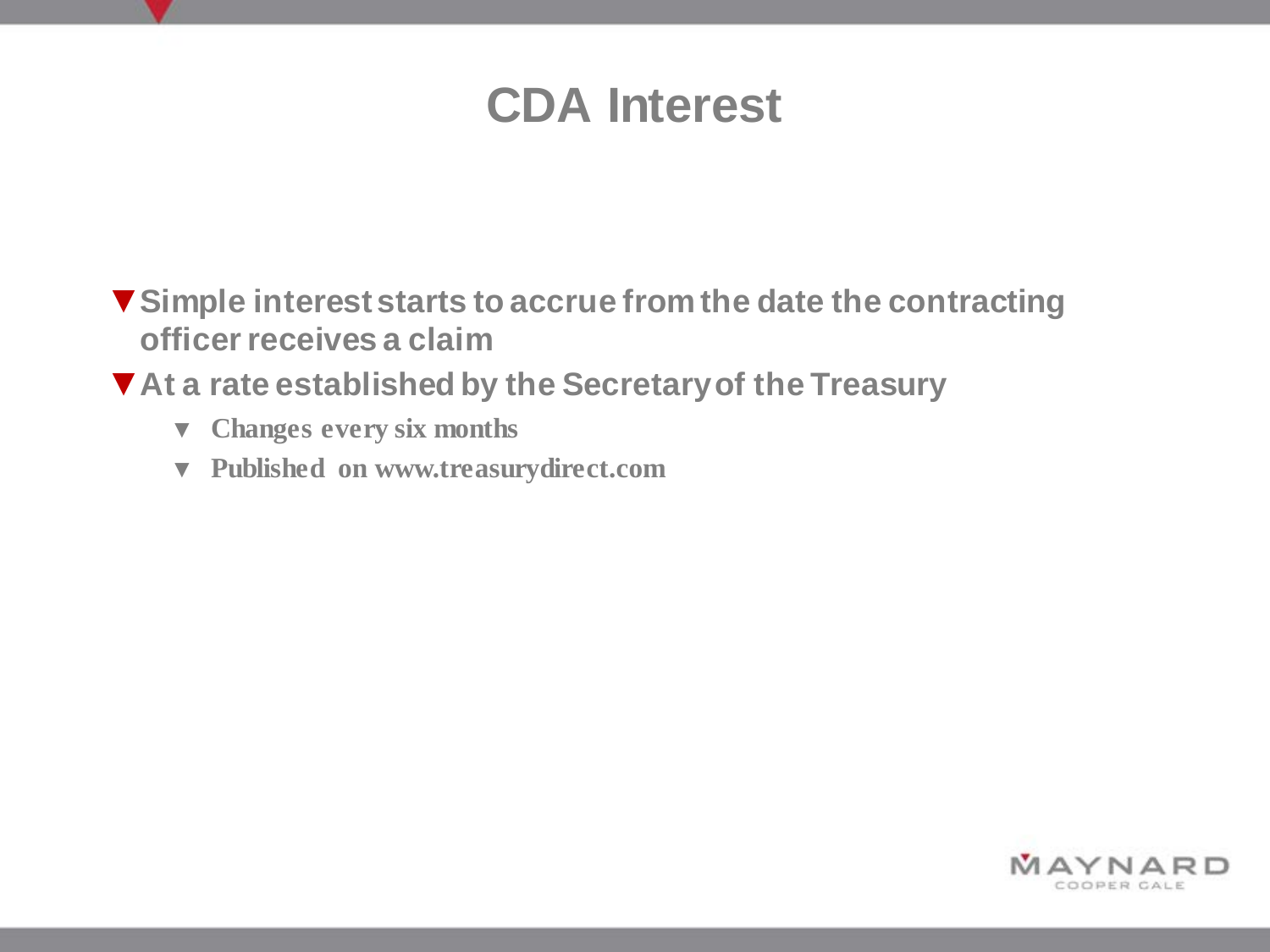# **KO Final Decision**

#### ▼**Written final decision required**

- ▼**Time limits**
	- ▼ **\$100,000 or less – final decision within 60 days**
	- ▼ **Exceeds \$100,000 – within 60 days KO must either:**
		- ▼ **Issue final decision or**
		- ▼ **Notify contractor of firm date by which KO will issue final decision**
		- ▼ **Failure results in appealable "deemed denial" of certified claim**
	- ▼ **KO has no duty to act if claim is uncertified or defectively certified**
- ▼**Appeal rights advisement (set forth in FAR 33.211(a)(4)(v)**